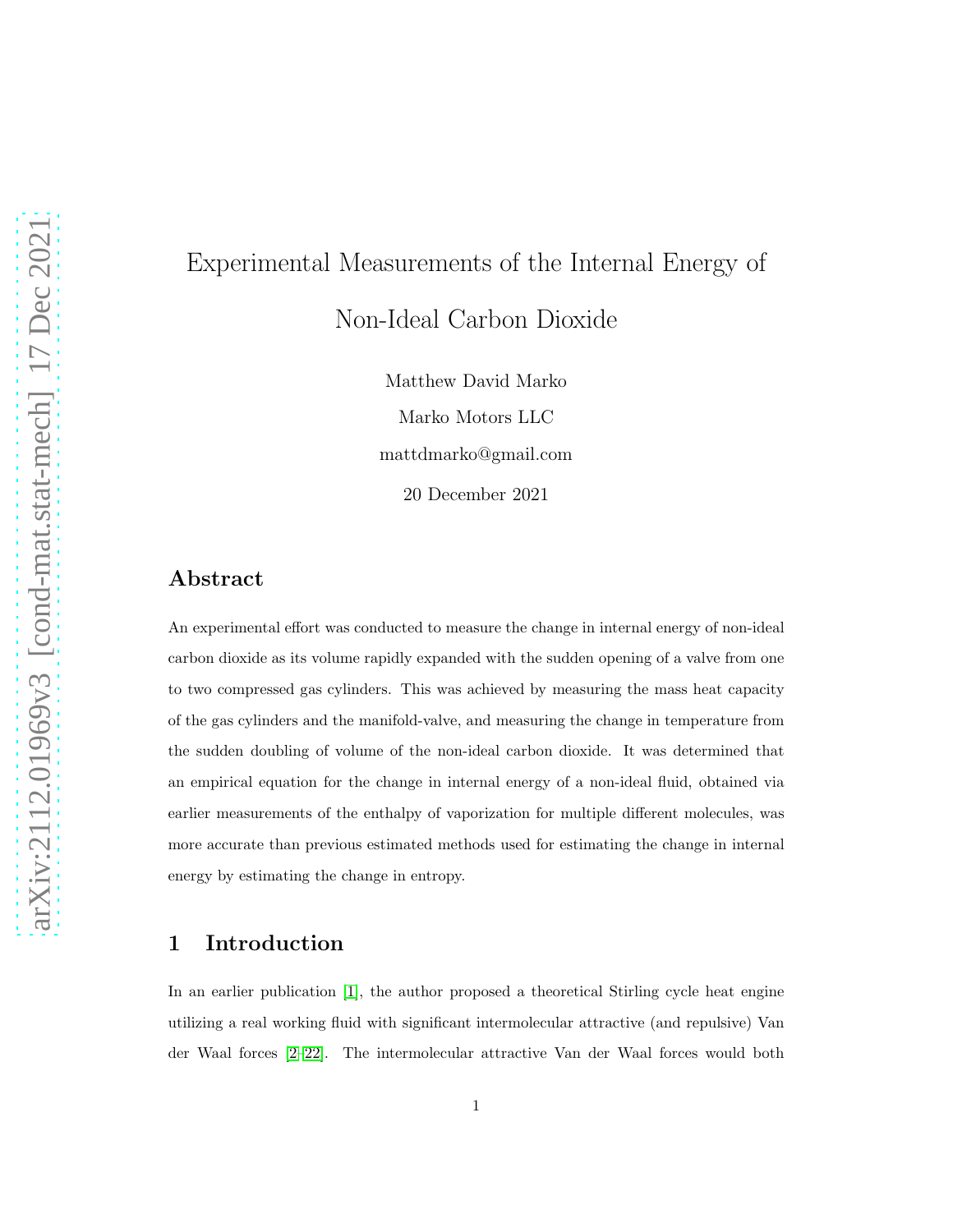decrease the required work input during the cold isothermal compression, as well as reduce the work output recovered during the hot isothermal expansion. If one were to look at empirical equations of state for real fluids, such as Redlich-Kwong [\[23\]](#page-18-1) and Peng-Robinson [\[24\]](#page-18-2), it becomes clear that the intermolecular attractive force increases with decreasing temperatures. Because of the temperature dependence of the Van der Waal forces, which increase in strength with decreasing temperature, the reduction in cold work input is greater than the loss of the hot work output; therefore, the ideal efficiency of this macroscopic heat engine could in theory exceed the Carnot efficiency  $\eta_C$ 

<span id="page-1-1"></span>
$$
\eta_C = 1 - \frac{T_L}{T_H}.\tag{1}
$$

Originally there were measurements of the enthalpy of vaporization of water [\[25,](#page-18-3) [26\]](#page-18-4); when calculating for the change in internal energy during vaporization, which is isothermal expansion of a real fluid, it was observed that the change in specific internal energy  $\delta u_{\delta T=0}$  $(J/kg)$  during isothermal compression and expansion followed a distinct empirical equation

$$
\delta u_{\delta T=0} = a' \cdot T^{-0.25} \cdot (\rho_1 - \rho_2),
$$
  
\n
$$
a' = \frac{0.21836}{9 \cdot (2^{\frac{1}{3}} - 1)} \cdot \frac{R_G^2 \cdot T_C^{2.5}}{P_C}.
$$
\n(2)

where  $\rho_1$  and  $\rho_2$  (m<sup>3</sup>/kg) represent the density, *T* (K) represents the absolute temperature,  $R_G$  (J/kg·K) represents the gas constant,  $T_C$  (K) represents the critical temperature, and  $P_{\text{C}}$  (Pa) represents the critical pressure. This equation has been found to match well for numerous fluids [\[1,](#page-16-0) [25–](#page-18-3)[50\]](#page-21-0).

For non-isothermal changes in specific internal energy of a fluid  $\delta u$  (J/kg), one must include the specific intermolecular kinetic energy  $u_{KE} = C_V \cdot R_G \cdot T$  (J/kg) [\[51\]](#page-21-1),

<span id="page-1-0"></span>
$$
\delta u = C_V \cdot R_G \cdot (T_2 - T_1) + a' \cdot T^{-0.25} \cdot (\rho_1 - \rho_2),
$$
  
\n
$$
a' = \frac{0.21836}{9 \cdot (2^{\frac{1}{3}} - 1)} \cdot \frac{R_G^2 \cdot T_C^{2.5}}{P_C}.
$$
\n(3)

where  $T$  (K) represents the absolute temperature,  $R_G$  (J/kg·K) represents the gas constant,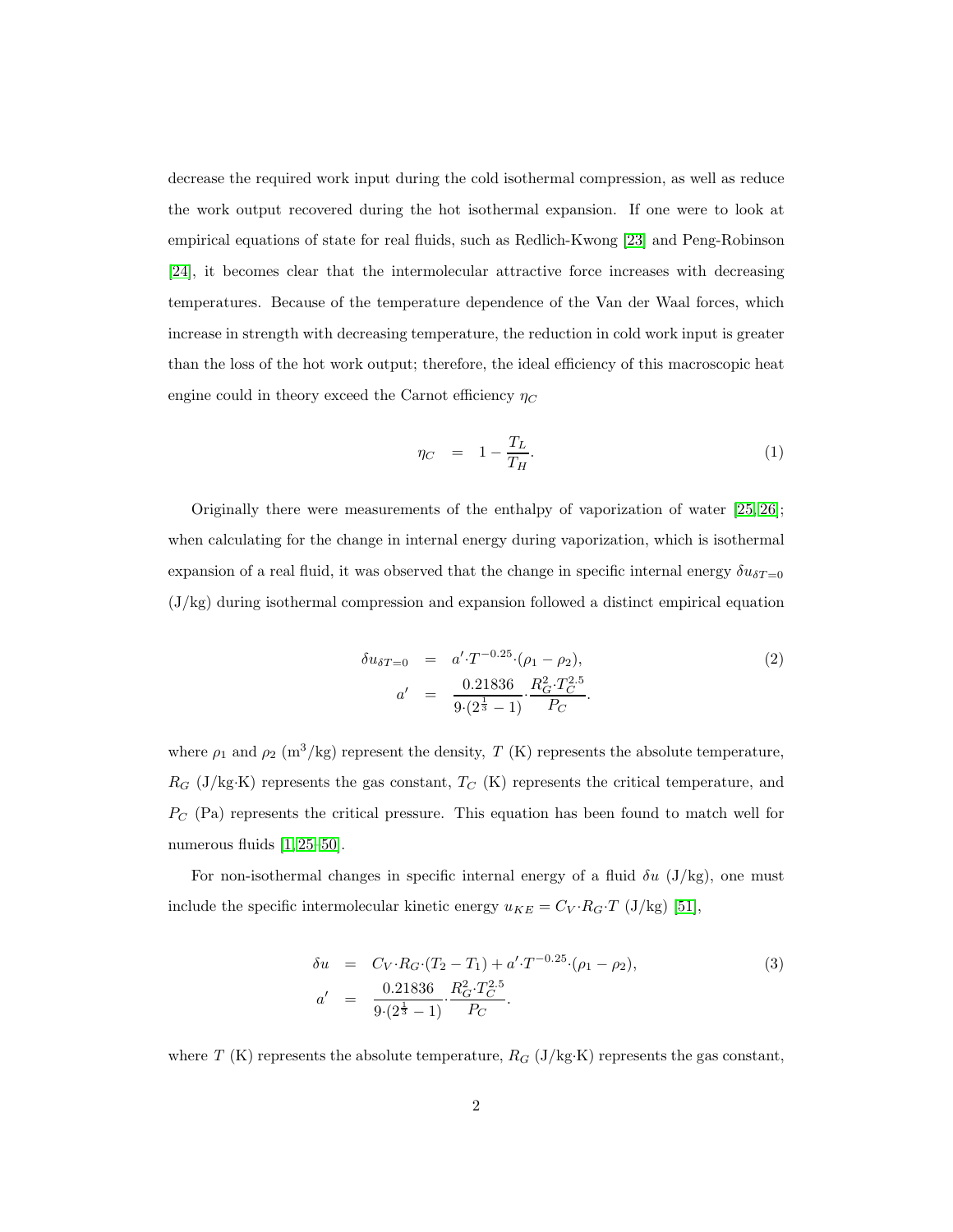and  $C_V$  is equal to the number of degrees of freedom of the molecule plus one half (ex monatomic fluids  $C_V = 1.5$ , diatomic fluids  $C_V = 2.5$ , etc). By integrating equation [3](#page-1-0) from a given density  $\rho (\text{kg/m}^3)$  to infinitely low density (a true ideal gas) to find the intermolecular potential energy, and the temperature from absolute zero to the current temperature *T*, one can calculate the total specific internal energy *u* (J/kg) with equation [4](#page-2-0)

<span id="page-2-0"></span>
$$
u = C_V \cdot R \cdot T - a' \cdot \rho \cdot T^{-0.25},
$$
  
\n
$$
a' = \frac{0.21836}{9 \cdot (2^{\frac{1}{3}} - 1)} \cdot \frac{R_G^2 \cdot T_C^{2.5}}{P_C}.
$$
\n(4)

Clausius' Theorem for the second law [\[2\]](#page-16-1)

<span id="page-2-1"></span>
$$
\oint \frac{\delta q}{T} \leq 0, \tag{5}
$$

states that any internally reversible thermodynamic cycle must generate a positive entropy  $\delta s \geq 0$  to the surrounding universe, where the change in specific entropy  $\delta s$  (J/kg·K) is defined as [\[3](#page-16-2)[–7\]](#page-16-3)

$$
\delta s = \frac{\delta q}{T},\tag{6}
$$

where *T* (K) is the absolute temperature, and  $\delta q$  (J/kg) represent the heat transferred per unit mass. If a fluid were to consistently follow equation [5,](#page-2-1) then the change in specific internal energy  $\delta u$  (J/kg) would consistently follow equation [7](#page-2-2)

<span id="page-2-2"></span>
$$
\delta u = C_V \cdot R_G \delta T + \{ T \cdot (\frac{\partial P}{\partial T})_V - P \} \cdot \delta v. \tag{7}
$$

It should be noted that in most of the experimental measurements of the enthalpy of vaporization [\[1,](#page-16-0) [25](#page-18-3)[–50\]](#page-21-0) there is great similarity between equation [3](#page-1-0) and equation [7.](#page-2-2)

Clausius' equation [5](#page-2-1) makes intuitive sense for a reversible thermodynamic process utilizing an ideal-gas as its working fluid. With a real-fluid, however, intermolecular Van-der-Waal forces impact the molecular behavior and thermodynamic properties. In most published ref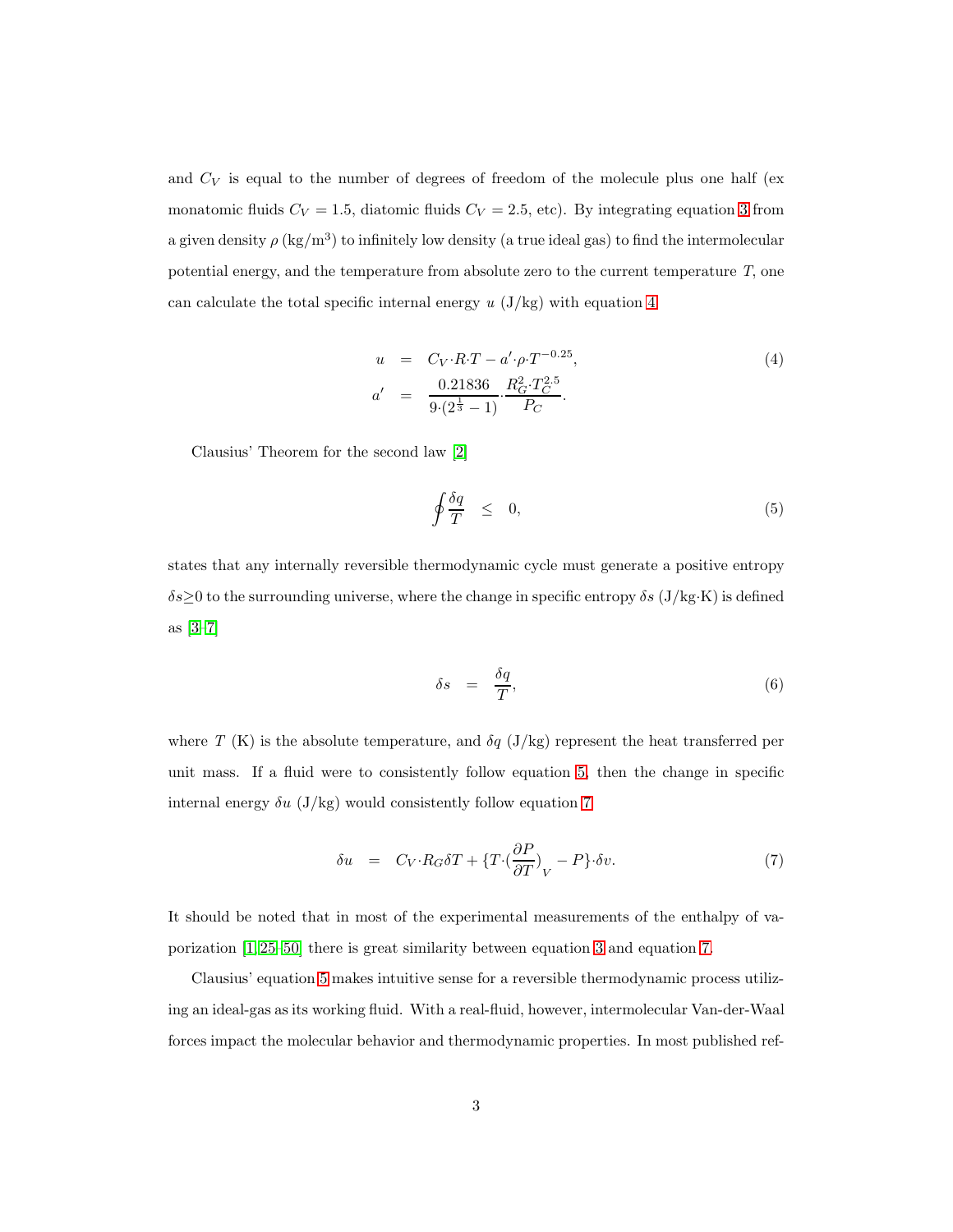erences and tables, the specific internal energy  $u$  ( $J/kg$ ) is often set to zero at an arbitrary point (often the triple-point), and calculated assuming equation [7,](#page-2-2) which was formulated for the purpose of holding equation [5](#page-2-1) applicable.

In contrast, equation [3](#page-1-0) is an empirical equation based on measurements of the change in internal energy for numerous different molecules during vaporization. In addition, equation [3](#page-1-0) makes physical sense, as it includes both the internal kinetic energy of the molecules as defined with the Kinetic Gas Theory [\[51\]](#page-21-1), as well as the intermolecular potential energy. Lennard-Jones [\[6,](#page-16-4) [52,](#page-22-0) [53\]](#page-22-1), a well-established approximation for the potential energy from intermolecular attractive and repulsive Van der Waal forces, assumes the attractive force is inverse proportional to the molecular distance to the sixth power  $r^{-6}$  (m<sup>-6</sup>); the attractive intermolecular force is thus inverse proportion to the specific volume squared  $v^{-2}$  (m<sup>-6</sup>), and this is observed in most empirical equations of state for a real fluid [\[23,](#page-18-1) [24\]](#page-18-2). Integrating a potential force inverse-proportional to the specific volume squared would yield an energy inverse proportional to the specific volume  $v$  (m<sup>3</sup>/kg), or proportional to the density  $\rho$  $(kg/m<sup>3</sup>)$ , as observed in equations [3](#page-1-0) and [4.](#page-2-0)

$$
\int_{v}^{\infty} \frac{\delta v_0}{v_0^2} = \frac{1}{v} = \rho.
$$

If the theoretical macroscopic Stirling cycle heat engine utilizing real fluids described earlier [\[1\]](#page-16-0) is to exceed the Carnot efficiency, then equation [3](#page-1-0) must be the most accurate description of the change in internal energy during isothermal expansion. If Clausius' (equation [5\)](#page-2-1) remains applicable in the presence of intermolecular Van der Waal forces, however, then equation [7](#page-2-2) would apply; inherently equation [7](#page-2-2) would have greater changes in internal potential energy during isothermal compression and expansion of a real fluid, and ensuring the ideal Stirling efficiency  $\eta$  is equal to the Carnot efficiency  $\eta_C$  defined in equation [1.](#page-1-1) It is thus desired to perform an experiment to determine which, equation [3](#page-1-0) or equation [7,](#page-2-2) is the most accurate definition of  $\delta u$  (J/kg).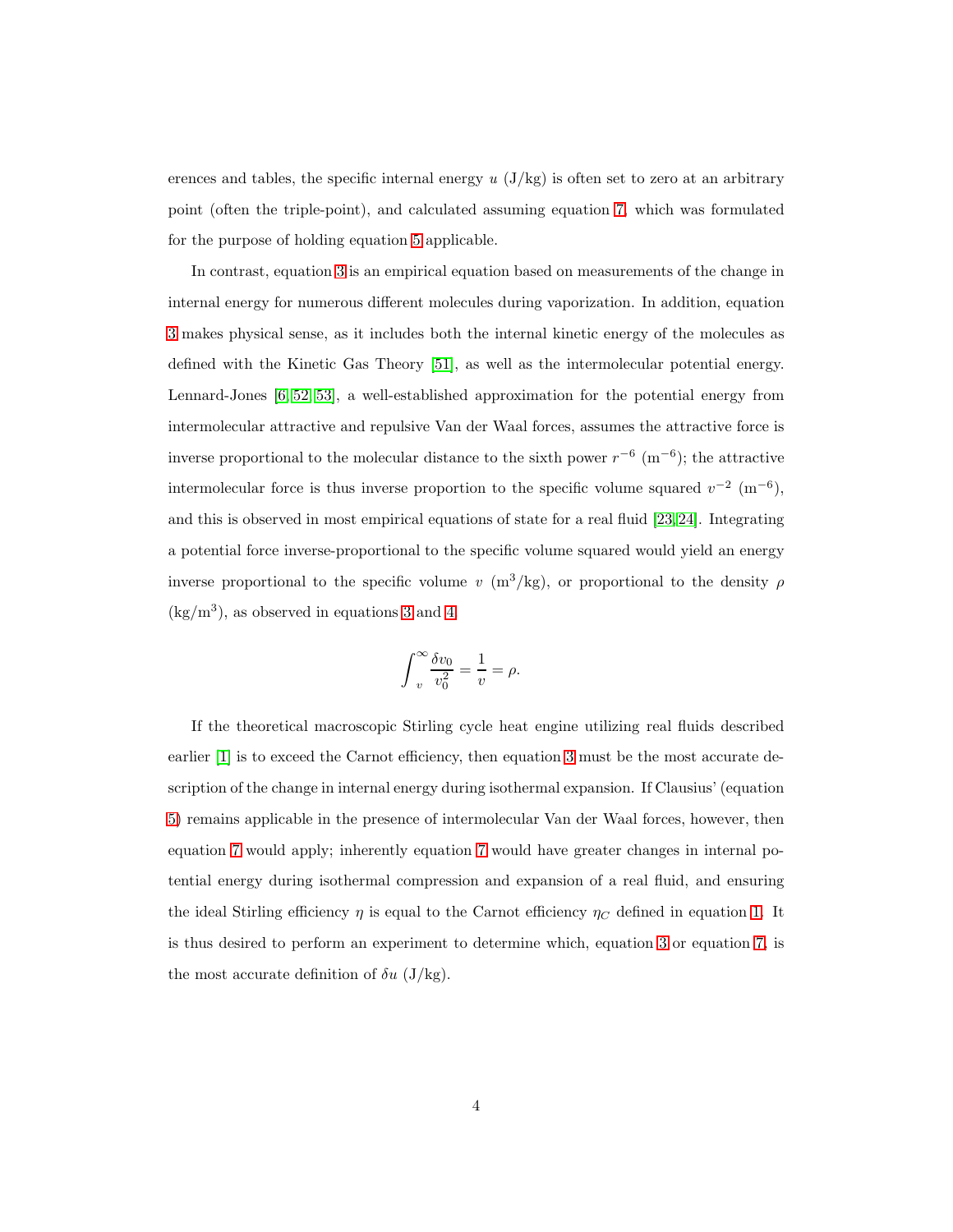### 2 Experimental Description

To determine if equation [3](#page-1-0) or equation [7](#page-2-2) is the most accurate definition of  $\delta u$  (J/kg), a simple and easily repeatable experiment was performed. Two compressed gas cylinders, manufactured by *Luxfur*, with a volume of 3.4 liters each, and designed to hold 5 lbs of carbon dioxide  $(CO<sub>2</sub>)$ , were obtained. They were connected by a manifold assembly which included adapters from the CGA-320 valve to NPT, a ball valve, a tee, and a separate ball valve (to bleed the small amount of  $CO<sub>2</sub>$  during disassembly). Three calibrated thermocouples (Taylor  $\#$  9940, Panel-Mount LCD Thermometer with Remote Probe; -40°C-150°C) were used, with one attached via aluminum tape to each cylinder, and the third attached to the manifold.

Before the experiment could commence, it was necessary to characterize the mass heat capacity  $mC_P$  (J/°C) of both the individual cylinders, as well as the manifold assembly. First, the cylinder or manifold was left in a freezer (maintained at a temperature of -20 $^{\circ}$ C) for at least 24 hours, and the temperature inside the freezer was first measured and recorded as  $T_{0,Sample}$  (°C). A mass (kg) of water was first weighed, and this water was poured into a bag resting inside an insulated chest. A thermocouple was left in the bottom of the bag, and the temperature was then collected as the initial temperature of the water  $T_{0,Water}$  (°C). The sample, either the cylinder or the manifold, was quickly moved into the water-filled bag, and insulating material was then piled on top of the bag to the limit that the insulated chest could be securely closed. The water temperature, measured by the thermocouple, would quickly drop and later settle. It was observed that the temperature would often settle after 15 minutes, but the final temperature  $T_F$  (°C) was collected after 60 minutes (minimal difference between the 15 minute measurements). By using the NIST Chemistry WebBook [\[54\]](#page-22-2) to determine the heat  $Q_{water}$  (J) out of the mass of water from the mass and change in temperature, the heat into the sample could be determined, and the mass heat capacity  $mC_P$  (J/ $\circ$ C) could be estimated

$$
mC_P = \frac{Q_{water}}{T_F - T_{0,Sample}}.\t\t(8)
$$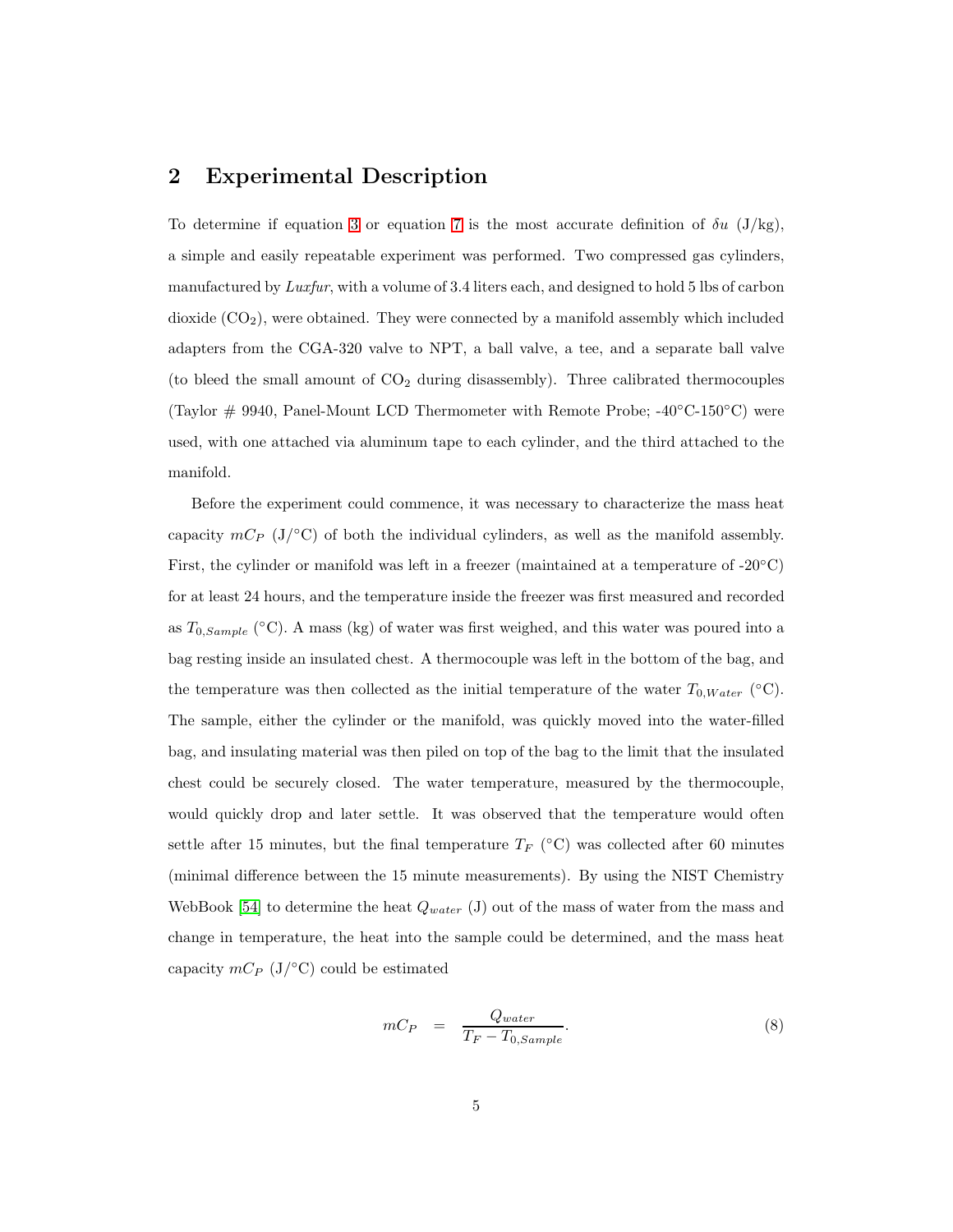This was performed twice with both the cylinder and the manifold, and the results are tabulated in Table [1.](#page-9-0) The averaged measured mass heat capacity of the cylinder is 2,524  $J/\text{°C}$ , and the mass heat capacity of the manifold is 454 J/ $\text{°C}$ .

The process of the experiment was to have a mass of  $CO<sub>2</sub>$  in Cylinder 1, and leave Cylinder 2 empty. The mass of  $CO<sub>2</sub>$  was determined by simply weighing Cylinder 1 before the experiment, and subtracting the measured mass of the empty cylinder (3460.6 g). The initial temperature on Cylinder 1, Cylinder 2, and the manifold (3) was recorded, and then the two-cylinder assembly was added to the insulated chest and thoroughly covered in insulation. To commence the experiment, the ball valve was suddenly opened, allowing for  $CO<sub>2</sub>$  to flow from Cylinder 1 to Cylinder 2, thus instantly doubling the volume and suddenly dropping the temperature due to the Joule–Thomson effect [\[55\]](#page-22-3). Over time, the temperature of the cylinders and manifold would drop, as heat would flow from the aluminum cylinders and steel manifold into the cooler  $CO<sub>2</sub>$  until they reached thermal equilibrium, and the final temperature on Cylinder 1, Cylinder 2, and the manifold (3) was recorded. The results of these temperature measurements are tabulated in Table [2.](#page-9-1)

Afterwards, the remaining mass of  $CO<sub>2</sub>$  in Cylinder 1 and Cylinder 2 was recorded, and these results, along with the initial mass in Cylinder 1, are tabulated in Table [3.](#page-10-0) In addition, with the known temperatures (Table [2\)](#page-9-1) and densities (mass over the 3.4 liter volume), the specific internal energy *u* (kJ/kg) values as determined by the NIST Chemistry WebBook [\[54\]](#page-22-2) (which were derived by NIST with equation [7\)](#page-2-2) were collected and tabulated in Table [3.](#page-10-0) On average, less than  $1\%$  of the CO<sub>2</sub> was lost in the disassembly of the manifold or due to leaking. In addition, it was frequently observed that only a small portion of the mass (approximately 400g) would travel from Cylinder 1 to Cylinder 2; this is expected, as much of the liquid  $CO<sub>2</sub>$  (and thus most of the mass) would stay in the original Cylinder 1 rather than travel through the manifold. It was also noticed that at times Cylinder 2 would experience a slight *increase* in temperature; mainly due to the kinetic energy of expansion, and the low masses of  $CO<sub>2</sub>$  that made its way into Cylinder 2.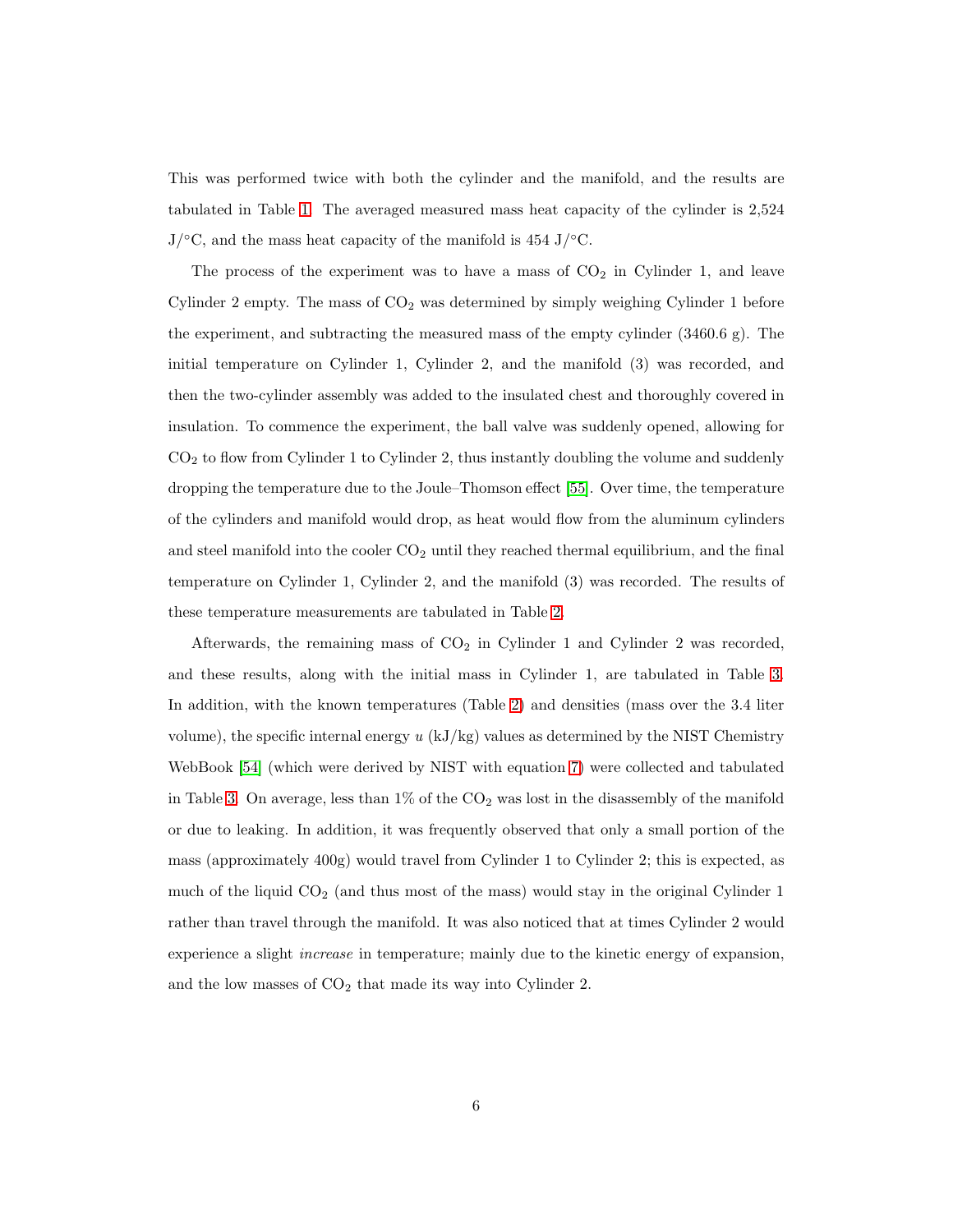#### 3 Experimental Analysis

Carbon dioxide (CO<sub>2</sub>) [\[56\]](#page-22-4) has a critical temperature  $T_C$  of 304.128 K; a critical pressure P<sub>C</sub> of 7,377,300 Pa; a critical specific density  $\rho_C$  of 467.6 (kg/m<sup>3</sup>), 3 degrees of freedom, a molar mass of 44 g/mole, and a Pitzer eccentric factor [\[57\]](#page-22-5) of 0.228. The specific gas constant  $R_G$  for CO<sub>2</sub> is 188.924 J/kg<sup>o</sup>C; the ideal-gas specific heat at a constant volume  $C_V = 3.5 \cdot R_G$ ; and the specific heat ratio  $\kappa = \frac{C_P}{C_V} = \frac{4.5}{3.5} = 1.28$ . For CO<sub>2</sub>, the value of *a'* as defined in equation [4](#page-2-0) is 728.46 Pa·K<sup>0.25</sup>·m<sup>6</sup>·kg<sup>-2</sup>.

The density of saturated liquid CO<sub>2</sub>  $\rho_L$  (kg/m<sup>3</sup>) and saturated gas CO<sub>2</sub>  $\rho_G$  (kg/m<sup>3</sup>) is defined with equation [9](#page-6-0) [\[56\]](#page-22-4)

<span id="page-6-0"></span>
$$
ln(\frac{\rho_L}{\rho_C}) = \Sigma_{i=1}^4 a_i \cdot (1 - \frac{T}{T_C})^{t_i},
$$
  
\n
$$
ln(\frac{\rho_G}{\rho_C}) = \Sigma_{i=1}^5 b_i \cdot (1 - \frac{T}{T_C})^{u_i},
$$
\n(9)

where  $T_C$  is 304.128 K,  $\rho_C$  is 467.6 (kg/m<sup>3</sup>), and the values of  $a_i$ ,  $t_i$ ,  $b_i$ , and  $u_i$  are defined in Table [4.](#page-10-1)

Table [5](#page-11-0) contains the tabulated densities  $\rho$  (kg/m<sup>3</sup>) of the CO<sub>2</sub>, both before the experiment  $\rho_0$  (kg/m<sup>3</sup>), and after the experiment in Cylinder 1  $\rho_{F1}$  (kg/m<sup>3</sup>) and Cylinder 2  $\rho_{F2}$ (kg/m<sup>3</sup>). In addition, the densities of a saturated liquid  $\rho_L$  (kg/m<sup>3</sup>) and a saturated gas  $\rho_G$  $\rm (kg/m^3)$  for the experimentally measured CO<sub>2</sub> temperatures (Table [2\)](#page-9-1) as determined with equation [9](#page-6-0) is also tabulated in Table [5.](#page-11-0) With the density  $\rho$  (kg/m<sup>3</sup>), saturated liquid density  $\rho_L$  (kg/m<sup>3</sup>), and saturated gas density  $\rho_G$  (kg/m<sup>3</sup>), the vapor quality *X* was determined with equation [10,](#page-6-1) and tabulated in Table [6.](#page-12-0)

<span id="page-6-1"></span>
$$
X = \frac{\rho - \rho_L}{\rho_G - \rho_L}.\tag{10}
$$

Utilizing the density  $\rho$  (kg/m<sup>3</sup>), saturated liquid density  $\rho_L$  (kg/m<sup>3</sup>), and saturated gas density  $\rho_G$  (kg/m<sup>3</sup>) tabulated in Table [5,](#page-11-0) as well as the experimentally measured tempera-tures tabulated in Table [2,](#page-9-1) and the masses of  $CO<sub>2</sub>$  tabulated in Table [3,](#page-10-0) the internal energy *U* (kJ) was calculated using the empirical equation [4,](#page-2-0) and tabulated in Table [7.](#page-13-0)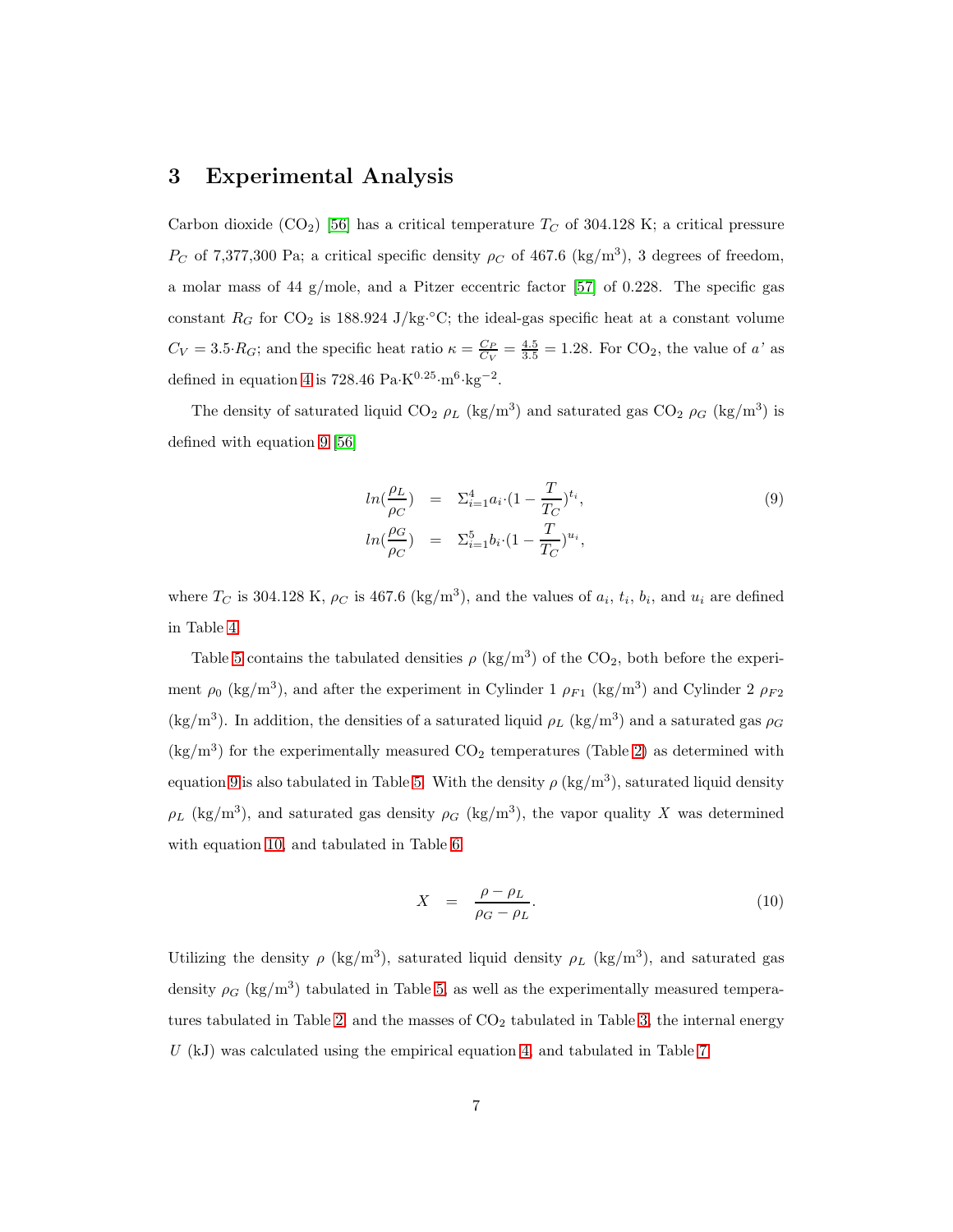For qualities  $X$  greater than 1, the  $CO<sub>2</sub>$  is treated as a vapor, and the internal energy is estimated solely with the empirical equation [4,](#page-2-0) and the final internal energy *U* (kJ) was tabulated in Table [8.](#page-14-0) For qualities *X* less than 1 (there were no measurements at a greater density than the saturated liquid density), the internal energy of the liquid-vapor mixture *U* (kJ) was calculated with equation [11](#page-7-0) from the quality *X* (Table [10\)](#page-6-1), saturated liquid internal energy  $U_L$  (kJ), and the saturated gas internal energy  $U_G$  (kJ), both tabulated in Table [7.](#page-13-0)

<span id="page-7-0"></span>
$$
u = u_L \cdot (1 - X) + u_G \cdot X. \tag{11}
$$

All of these final internal energies *U* are tabulated in Table [8.](#page-14-0)

Finally, the estimated heat inputs were determined with equation [12](#page-7-1) and tabulated in Table [9.](#page-15-0) These include the heat estimates  $Q_{theory}$  (kJ) utilizing the internal energies derived from the empirical equation [4](#page-2-0) and tabulated in Table [8;](#page-14-0) as well as the heat estimates  $Q_{NIST}$ (kJ) utilizing the specific internal energies collected from the NIST Chemistry WebBook [\[54\]](#page-22-2) and tabulated in Table [3.](#page-10-0)

<span id="page-7-1"></span>
$$
Q = U_{F1} + U_{F2} - U_0. \tag{12}
$$

The values of  $Q_{theory}$  (kJ) and  $Q_{NIST}$  (kJ) are compared to the experimentally measured heat inputs  $Q_{EXP}$  (kJ), determined by comparing the measured changes in temperature (Table [2\)](#page-9-1) with the mass heat capacity defined in Table [1,](#page-9-0) as described in equation [13,](#page-7-2)

<span id="page-7-2"></span>
$$
Q_{EXP} = mC_{P,Cylinder} \cdot (T_{1,0} + T_{2,0} - T_{1,F} - T_{2,F}) + mC_{P,Manifold} \cdot (T_{3,0} - T_{3,F}).
$$
 (13)

#### 4 Conclusion

When analyzing the results of Table [9,](#page-15-0) with 25 independent test results, the correlation between  $Q_{Theory}$  (equation [3\)](#page-1-0) and  $Q_{EXP}$  is 0.9560; in excess of the correlation of 0.9229 between  $Q_{NIST}$  (equation [7\)](#page-2-2) and  $Q_{EXP}$ . The average error between  $Q_{Theory}$  and  $Q_{EXP}$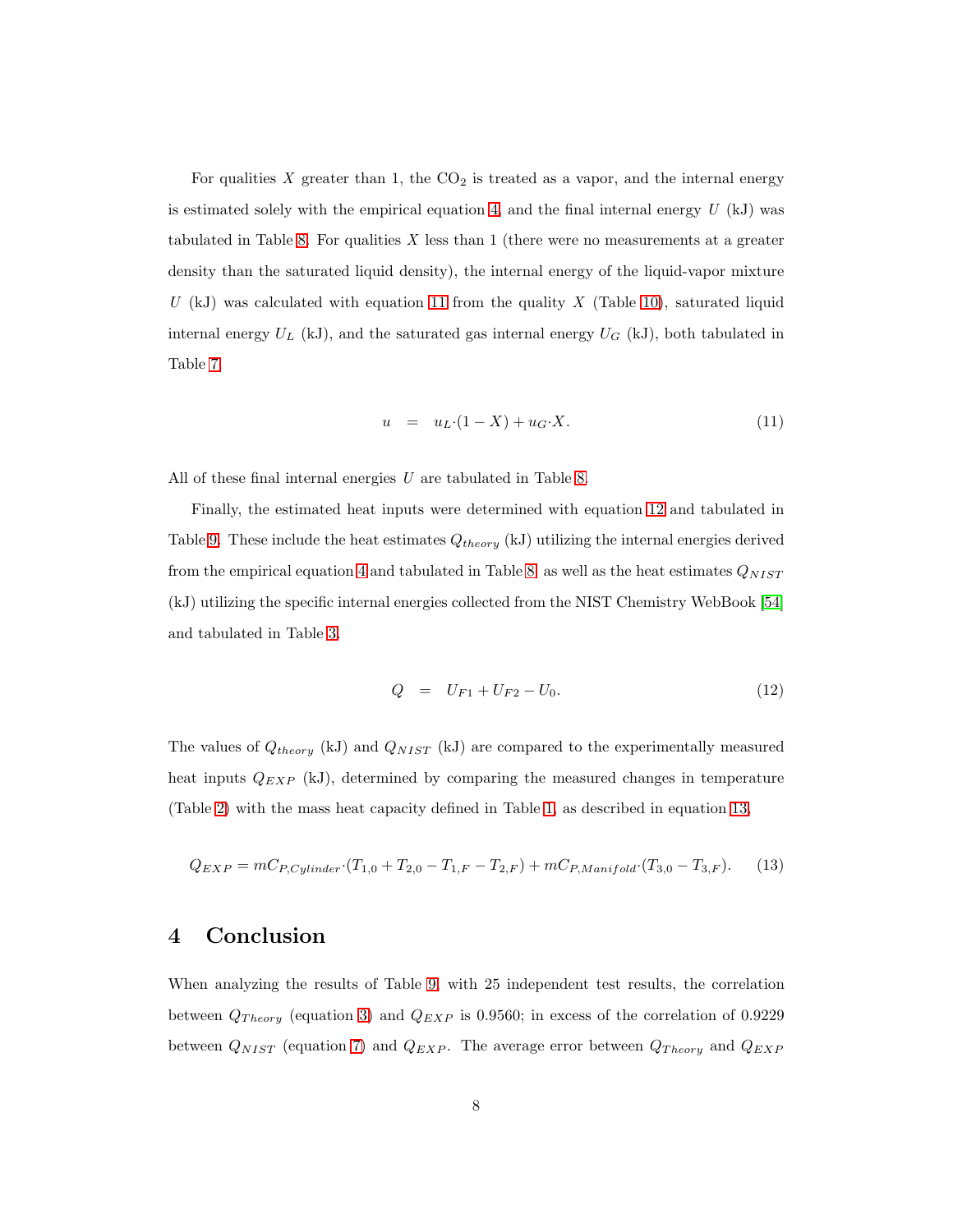is 29%, less than the average error of 64% between  $Q_{NIST}$  and  $Q_{EXP}$ . The median error between  $Q_{Theory}$  and  $Q_{EXP}$  is 17%, less than the median error of 27% between  $Q_{NIST}$  and  $Q_{EXP}$ . Finally, the standard deviation of the error between  $Q_{Theory}$  and  $Q_{EXP}$  is 29%, less than the standard deviation of the error of 153% between  $Q_{NIST}$  and  $Q_{EXP}$ . The experimental data suggests that equation [3](#page-1-0) is the most accurate definition of the change in internal energy of a real fluid  $\delta u$  (J/kg), as compared to equation [7.](#page-2-2) This effort provides an experimental justification to the possibility of the theoretical macroscopic Stirling cycle heat engine utilizing real fluids described earlier [\[1\]](#page-16-0) exceeding the Carnot efficiency.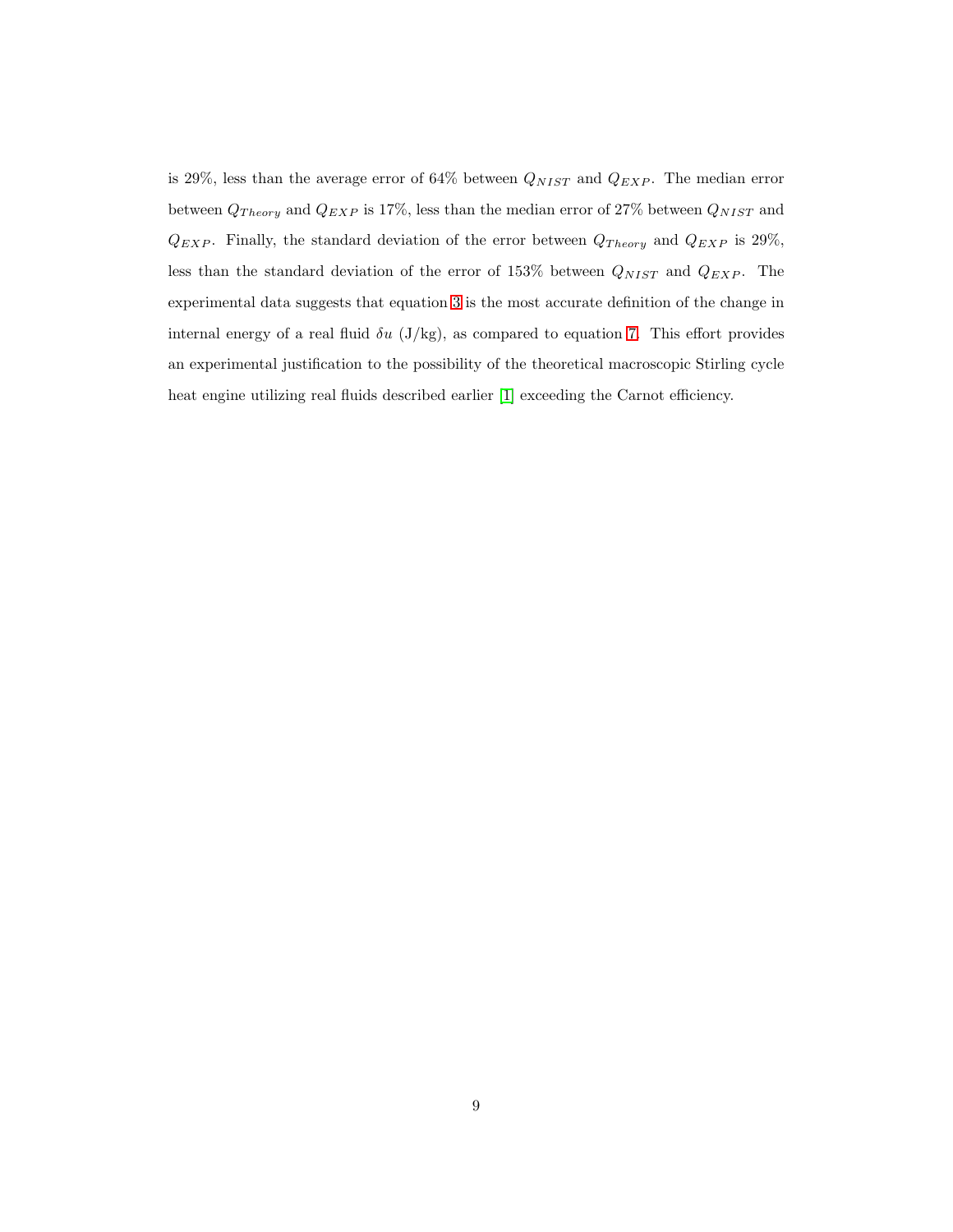| Sample   | Mass Water | $T_0$ Sample | Water                | $T_F$             | $mC_P$  |
|----------|------------|--------------|----------------------|-------------------|---------|
|          | $'$ kg)    |              | $^{\circ}\mathrm{C}$ | $^{\circ}{\rm C}$ |         |
| Cylinder | 4.01       | $-16.1$      | 23.7                 | 18.4              | 2575.23 |
| Cylinder | 3.9        | $-16.3$      | 23.2                 | 18                | 2473.09 |
| Manifold | $1.6\,$    | $-20$        | 24.7                 | 21.8              | 464.56  |
| Manifold | 1.77       | $-19.3$      | 24.9                 | 22.4              | 443.96  |

<span id="page-9-0"></span>Table 1: The results of the effort to find the mass heat capacity  $mC_P$  (J/°C) of the cylinder and the manifold.

| <b>Test</b>      | $T_{1,0}$         | $T_{2,0}$         | $T_{3,0}$         | $T_{1,F}$         | ${\cal T}_{2,F}$  | $T_{F,3}$        |
|------------------|-------------------|-------------------|-------------------|-------------------|-------------------|------------------|
| Number           | $(^\circ C)$      | $(^\circ C)$      | $(^\circ C)$      | $(^\circ C)$      | $({}^{\circ}C)$   | $({}^{\circ}C)$  |
| $1 - 1$          | 18.4              | 19.1              | 19.4              | 10.7              | 11.7              | 13.1             |
| $\overline{1-2}$ | 18.2              | 18.7              | 18.3              | 7.9               | 19.9              | 11.8             |
| $\overline{1-3}$ | 17.9              | 19.3              | 19.9              | 6.9               | 20.3              | <b>12.9</b>      |
| $1-4$            | 18.4              | 19.2              | 18.7              | 8.4               | 20.3              | 12.7             |
| $1-5$            | 17.9              | 18.1              | 18.6              | 13.6              | 19.3              | 12.4             |
| $2 - 1$          | 15.1              | 15.6              | 15.6              | $\overline{7.5}$  | $\overline{8.2}$  | 9.8              |
| $2 - 2$          | 14.7              | 15.2              | $\overline{16.0}$ | 4.8               | $\overline{16.1}$ | 8.9              |
| $\overline{2-3}$ | 10.6              | 14.5              | 12.9              | 1.1               | 15.6              | 6.9              |
| $2 - 4$          | 14.5              | 15.5              | 16.2              | 3.4               | 16.7              | 8.3              |
| $\overline{2-5}$ | $\overline{13.5}$ | $\overline{15.3}$ | $\overline{16.3}$ | $\overline{10.2}$ | $\overline{16.3}$ | 12.1             |
| $2-6$            | $\overline{13.1}$ | 13.3              | 13.2              | 11.4              | 14.2              | 11.6             |
| $3-1$            | 10.9              | 10.0              | $\overline{10.3}$ | 3.1               | 6.6               | 4.9              |
| $3-2$            | 10.2              | 9.0               | 9.7               | $\overline{0.7}$  | 10.5              | 4.2              |
| $3-3$            | $\overline{7.6}$  | 8.9               | 10.2              | $-1.7$            | 10.2              | 3.8              |
| $3-4$            | $\overline{4.7}$  | 9.4               | $\overline{8.5}$  | $-4.5$            | 10.4              | $\overline{1.7}$ |
| $\overline{3-5}$ | $\overline{11.2}$ | $\overline{11.5}$ | 11.4              | 0.4               | 12.7              | $\overline{5.2}$ |
| $\overline{3-6}$ | 7.2               | 11.4              | 9.9               | 2.2               | 11.7              | 4.1              |
| $3 - 7$          | $\overline{8.2}$  | 11.2              | $\overline{11.0}$ | $\overline{7.0}$  | 12.0              | $\overline{8.6}$ |
| $4 - 1$          | 10.9              | $\overline{11.8}$ | 12.2              | $\overline{4.5}$  | 4.8               | 6.4              |
| $4 - 2$          | $\overline{8.0}$  | 9.0               | 9.2               | 0.8               | 5.3               | 3.9              |
| $\overline{4-3}$ | 9.8               | 11.1              | 11.0              | 0.5               | 11.6              | 5.1              |
| $4 - 4$          | 9.4               | 11.2              | 10.4              | $-0.1$            | 12.2              | 4.9              |
| $\overline{4-5}$ | 8.0               | 11.2              | 10.9              | $-1.6$            | 12.0              | $\overline{3.8}$ |
| $4-6$            | 11.3              | 11.8              | 12.3              | 6.2               | 12.6              | 8.5              |
| $4 - 7$          | 11.6              | 12.1              | 12.2              | 9.9               | 13.0              | 10.6             |

<span id="page-9-1"></span>Table 2: The measured temperature (◦C) of Cylinder *1* and Cylinder *2*, as well as the manifold temperature  $\beta$ , both before  $\theta$  and after  $F$  the manifold valve was opened.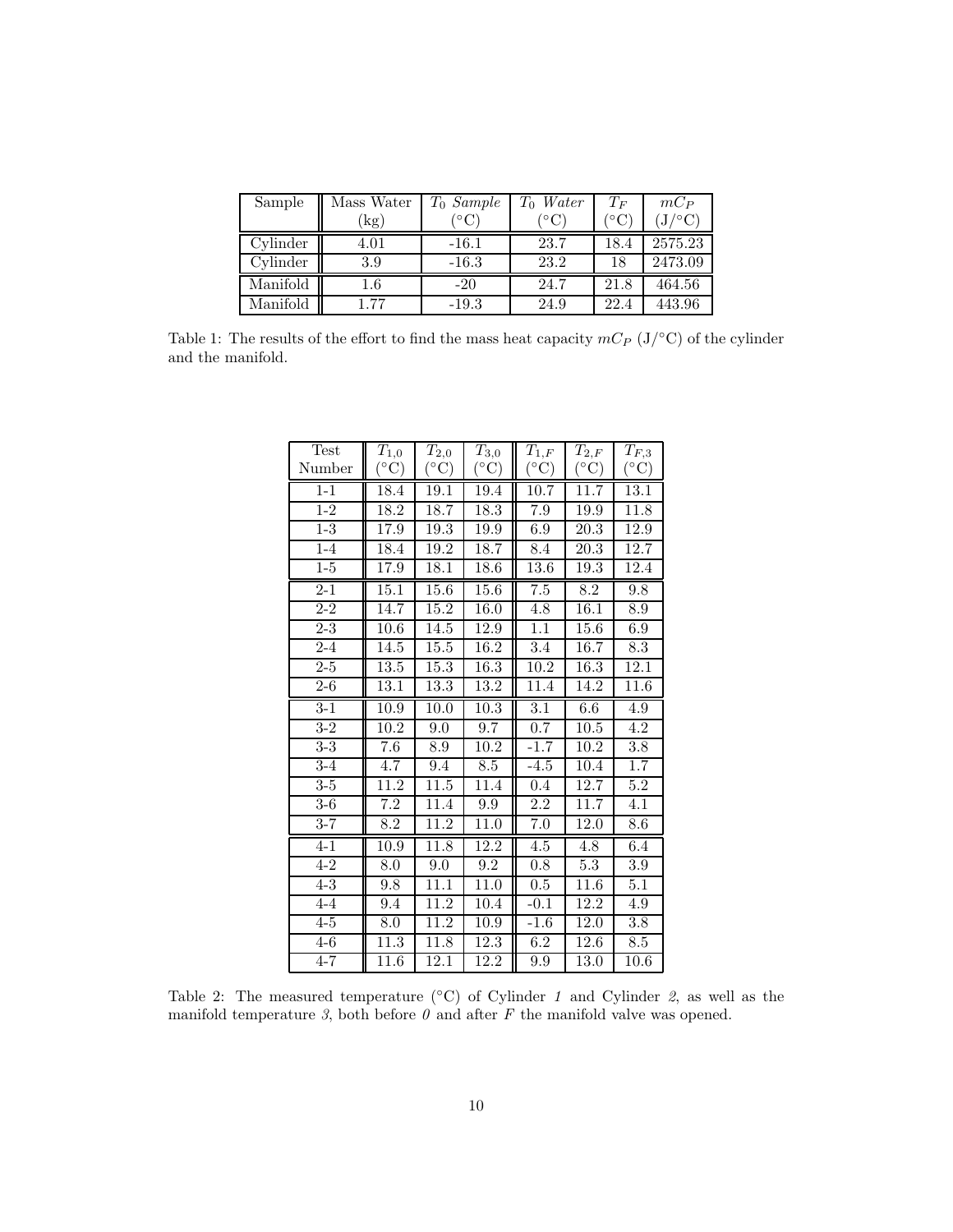| Test             | mass <sub>0</sub> | $mass_{F1}$ | $mass_{F2}$ | $u_0$   | $u_{F1}$ | $u_{F1}$            |
|------------------|-------------------|-------------|-------------|---------|----------|---------------------|
| Number           | (g)               | (g)         | (g)         | (kJ/kg) | (kJ/kg)  | (kJ/kg)             |
| $1 - 1$          | 2026.7            | 1565.6      | 459.8       | 256.95  | 249.92   | 391.15              |
| $1 - 2$          | 1565.2            | 1200.2      | 364.1       | 272.42  | 258.99   | 408.49              |
| $1-3$            | 1199.1            | 848.4       | 350.8       | 292.83  | 285.54   | 410.19              |
| $1 - 4$          | 847.4             | 484.4       | 342.4       | 332.90  | 370.17   | 411.06              |
| $1-5$            | 483.8             | 246.9       | 236.3       | 394.34  | 415.90   | 421.39              |
| $2 - 1$          | 1880.4            | 1385.4      | 491.0       | 251.91  | 247.99   | 366.59              |
| $2 - 2$          | 1385.4            | 1054.0      | 332.0       | 270.20  | 258.64   | 408.73              |
| $2 - 3$          | 1053.8            | 764.2       | 288.0       | 278.59  | 273.67   | 413.02              |
| $2 - 4$          | 764.0             | 444.7       | 305.1       | 329.22  | 357.58   | 412.07              |
| $2 - 5$          | 444.6             | 225.9       | 216.4       | 394.46  | 415.61   | 421.24              |
| $2-6$            | 226.3             | 110.9       | 109.5       | 417.76  | 258.16   | 431.34              |
| $3 - 1$          | 1941.2            | 1582.5      | 349.8       | 238.88  | 227.90   | 398.84              |
| $3-2$            | 1582.2            | 1270.0      | 299.9       | 247.85  | 233.03   | 407.66              |
| $\overline{3-3}$ | 1270.0            | 995.4       | 272.2       | 254.02  | 241.40   | 410.48              |
| $3-4$            | 995.8             | 738.6       | 238.5       | 262.85  | 255.59   | 414.36              |
| $3-5$            | 735.7             | 442.4       | 283.4       | 319.53  | 341.88   | 411.23              |
| $3-6$            | 442.6             | 197.7       | 182.7       | 380.36  | 412.78   | 421.50              |
| $3 - 7$          | 197.6             | 97.2        | 94.8        | 417.26  | 427.74   | $\overline{4}31.45$ |
| $4 - 1$          | 2233.5            | 1679.9      | 551.5       | 232.55  | 228.77   | 329.70              |
| $4 - 2$          | 1679.9            | 1356.8      | 321.0       | 238.32  | 229.54   | 401.02              |
| $4-3$            | 1356.8            | 1058.5      | 296.0       | 256.33  | 244.19   | 408.97              |
| $4 - 4$          | 1058.4            | 773.8       | 283.2       | 274.00  | 267.86   | 410.85              |
| $4-5$            | 773.5             | 503.8       | 268.1       | 299.86  | 311.51   | 412.35              |
| $4-6$            | 503.6             | 257.5       | 244.1       | 379.36  | 408.98   | 415.44              |
| $4 - 7$          | 257.2             | 128.7       | 126.6       | 413.23  | 426.21   | 428.62              |

<span id="page-10-0"></span>Table 3: The measured mass (g) of  $CO<sub>2</sub>$  in the 3.4 liter cylinders, as well as the specific density *u* (kJ/kg) collected from the NIST webbook [\[54\]](#page-22-2).

| $a_i$ | 1.9245108 | $-0.62385555$ | $-0.32731127$ | 0.39245142     |              |
|-------|-----------|---------------|---------------|----------------|--------------|
| $t_i$ | 0.340     | 0.5           | 10/6          | $11.6^{\circ}$ |              |
| $b_i$ | 1.7074879 | $-0.8227467$  | $-4.6008549$  | $-10.111178$   | $-29.742252$ |
| $u_i$ | 0.340     | 0.5           |               | '3             | 14/          |

<span id="page-10-1"></span>Table 4: Coefficient values for equation [9.](#page-6-0)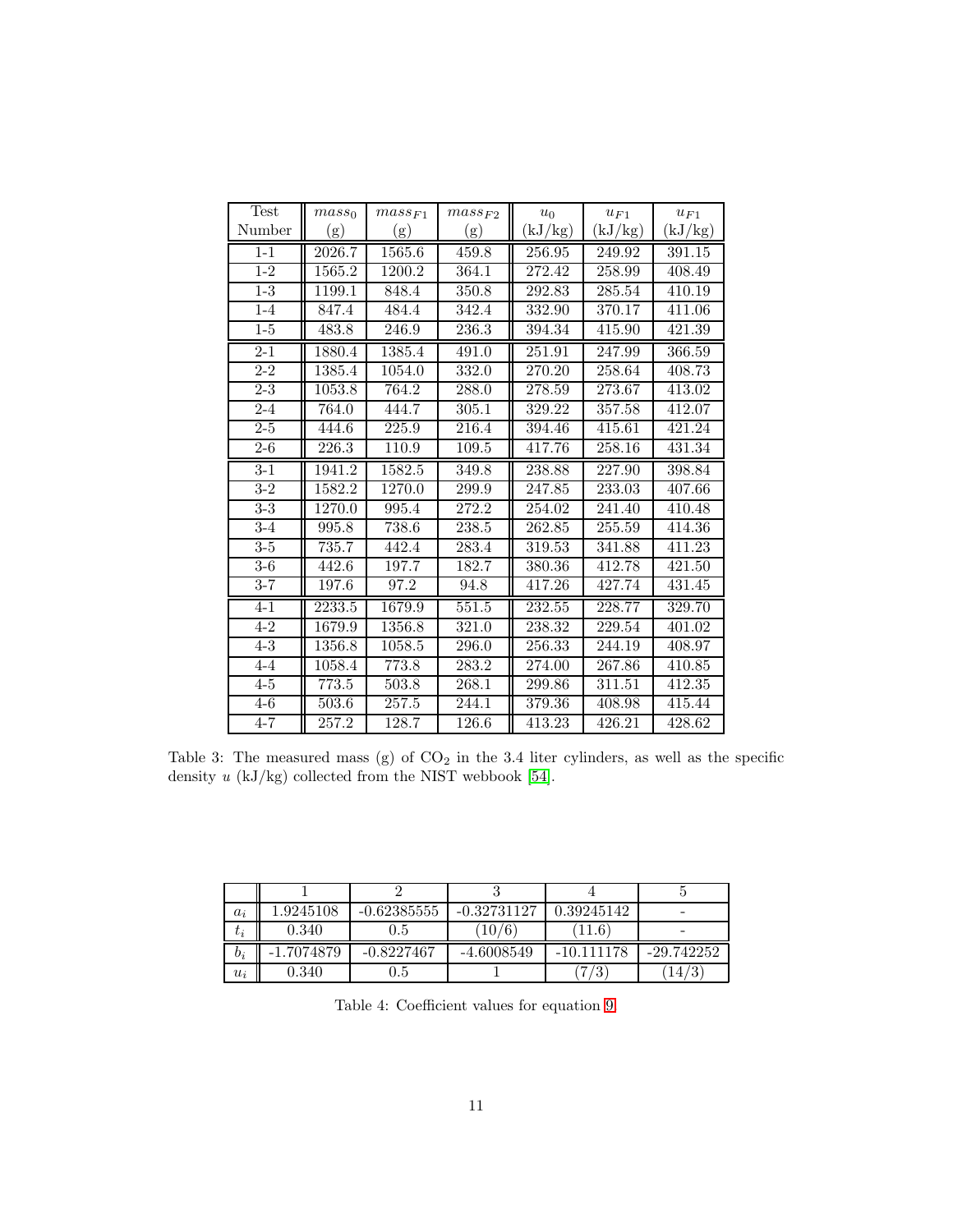| <b>Test</b>       | $\rho_0$       | $\rho_{0-L}$        | $\rho_{0-G}$                  | $\rho_{F1}$    | $\rho_{F1-L}$  | $\rho_{F1-G}$                 | $\rho_{F2}$      | $\rho_{F2-L}$                 | $\rho_{F2-G}$  |
|-------------------|----------------|---------------------|-------------------------------|----------------|----------------|-------------------------------|------------------|-------------------------------|----------------|
| Num               | $rac{kg}{m^3}$ | $\frac{kg}{m^3}$    | $\left(\frac{kg}{m^3}\right)$ | $rac{kg}{m^3}$ | $rac{kg}{m^3}$ | $\left(\frac{kg}{m^3}\right)$ | $\frac{kg}{m^3}$ | $\left(\frac{kg}{m^3}\right)$ | $rac{kg}{m^3}$ |
| $1 - 1$           | 596.09         | 789.83              | 182.35                        | 460.47         | 855.86         | 138.39                        | 135.22           | 848.19                        | 143.19         |
| $1 - 2$           | 460.35         | 791.80              | 180.96                        | 353.00         | 876.26         | 126.02                        | 107.09           | 774.46                        | 193.42         |
| $1-3$             | 352.68         | 794.72              | 178.89                        | 249.53         | 883.22         | 121.94                        | 103.18           | 770.16                        | 196.58         |
| $1 - 4$           | 249.24         | 789.83              | 182.35                        | 142.47         | 872.72         | 128.12                        | 100.71           | 770.16                        | 196.58         |
| $1-5$             | 142.29         | 794.72              | 178.89                        | 72.62          | 832.99         | 152.94                        | 69.50            | 780.74                        | 188.86         |
| $2 - 1$           | 553.06         | 820.32              | 161.31                        | 407.47         | 879.06         | 124.37                        | 144.41           | 874.14                        | 127.28         |
| $2 - 2$           | 407.47         | 823.76              | 159.02                        | 310.00         | 897.32         | 113.88                        | 97.65            | 811.50                        | 167.27         |
| $2 - 3$           | 309.94         | 856.61              | 137.92                        | 224.76         | 920.75         | 101.12                        | 84.71            | 815.95                        | 164.25         |
| $2 - 4$           | 224.71         | 825.47              | 157.89                        | 130.79         | 906.39         | 108.85                        | 89.74            | 806.04                        | 171.01         |
| $2 - 5$           | 130.76         | 833.81              | 152.40                        | 66.44          | 859.61         | 136.07                        | 63.65            | 809.69                        | 168.51         |
| $2-6$             | 66.56          | 837.08              | 150.29                        | 32.62          | 850.51         | 141.72                        | 32.21            | 828.00                        | 156.21         |
| $3-1$             | 570.94         | $\overline{854.34}$ | 139.33                        | 465.44         | 908.30         | 107.80                        | 102.88           | 885.27                        | 120.75         |
| $\overline{3}$ -2 | 465.35         | 859.61              | 136.07                        | 373.53         | 923.18         | 99.84                         | 88.21            | 857.36                        | 137.46         |
| $3-3$             | 373.53         | 878.37              | 124.78                        | 292.76         | 937.45         | 92.52                         | 80.06            | 859.61                        | 136.07         |
| $3-4$             | 292.88         | 897.98              | 113.51                        | 217.24         | 953.40         | 84.68                         | 70.15            | 858.11                        | 136.99         |
| $3-5$             | 216.38         | 852.05              | 140.76                        | 130.12         | 925.00         | 98.89                         | 83.35            | 840.30                        | 148.21         |
| $3-6$             | 130.18         | 881.15              | 123.15                        | 58.15          | 913.96         | 104.74                        | 53.74            | 848.19                        | 143.19         |
| $3 - 7$           | 58.12          | 874.14              | 127.28                        | 28.59          | 882.53         | 122.34                        | 27.88            | 845.85                        | 144.67         |
| $4 - 1$           | 656.91         | 854.34              | 139.33                        | 494.09         | 899.29         | 112.78                        | 162.21           | 897.32                        | 113.88         |
| $4 - 2$           | 494.09         | 875.56              | 126.44                        | 399.06         | 922.58         | 100.16                        | 94.41            | 894.02                        | 115.74         |
| $4 - 3$           | 399.06         | 862.58              | 134.25                        | 311.32         | 924.40         | 99.21                         | 87.06            | 848.97                        | 142.70         |
| 4-4               | 311.29         | 865.51              | 132.46                        | 227.59         | 928.01         | 97.33                         | 83.29            | 844.28                        | 145.67         |
| $4 - 5$           | 227.50         | 875.56              | 126.44                        | 148.18         | 936.87         | 92.81                         | 78.85            | 845.85                        | 144.67         |
| $4-6$             | 148.12         | 851.28              | 141.24                        | 75.74          | 887.99         | 119.18                        | 71.79            | 841.10                        | 147.70         |
| $4 - 7$           | 75.65          | 848.97              | 142.70                        | 37.85          | 861.84         | 134.70                        | 37.24            | 837.89                        | 149.76         |

<span id="page-11-0"></span>Table 5: The calculated density of  $CO<sub>2</sub>$  in the 3.4 liter cylinders, taken from the mass defined in Table [3.](#page-10-0) The densities of a liquid and gas are defined with equation [9.](#page-6-0)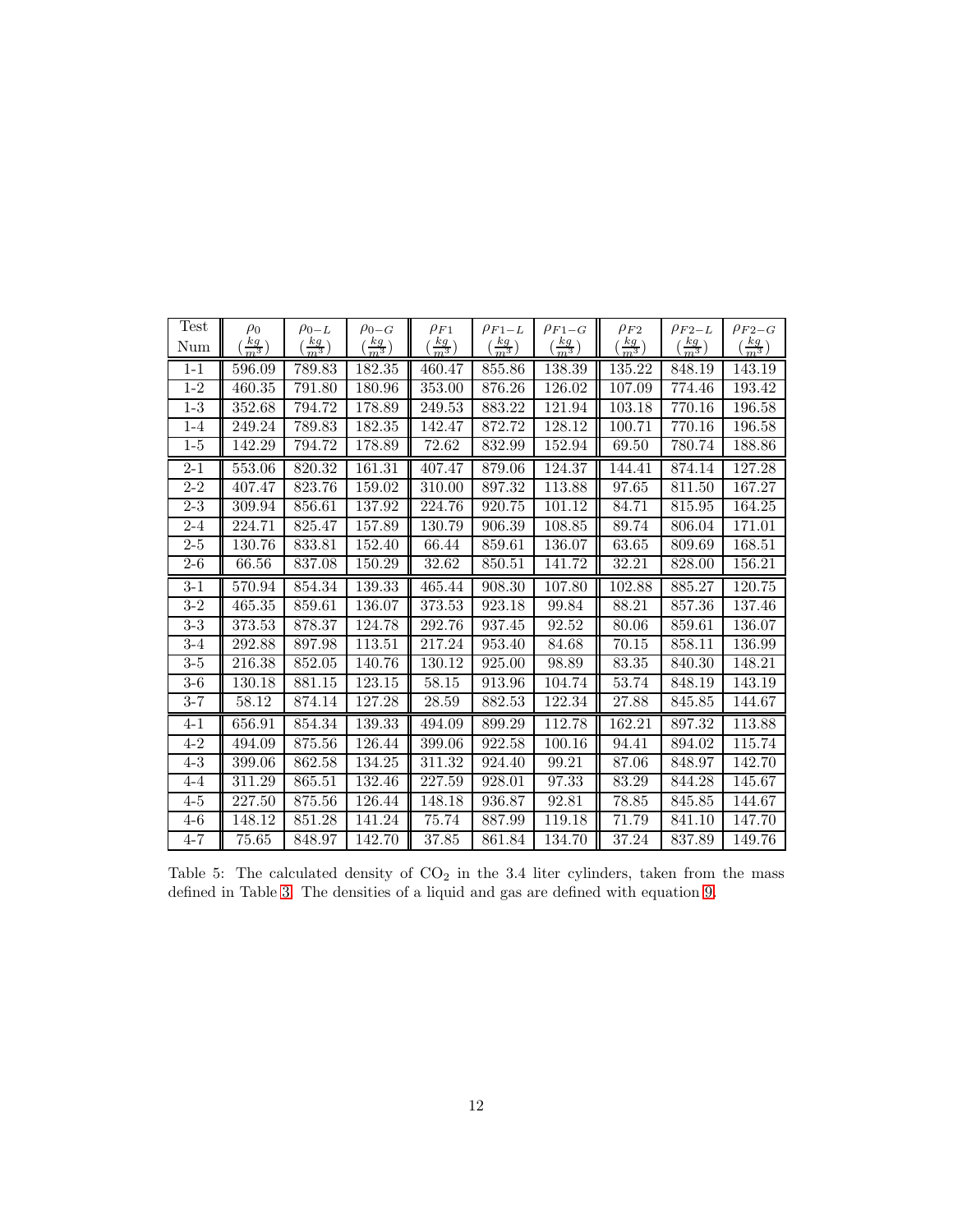| Test             | $X_0$  | $X_{F1}$ | $\overline{X_{F2}}$ |
|------------------|--------|----------|---------------------|
| $1 - 1$          | 0.0976 | 0.1656   | $\overline{1.0709}$ |
| $1 - 2$          | 0.2133 | 0.2490   | 2.0746              |
| $1 - 3$          | 0.3641 | 0.4068   | 2.2155              |
| $1 - 4$          | 0.6511 | 0.8820   | 2.2782              |
| $1-5$            | 1.3319 | 2.3548   | 3.2654              |
| $2 - 1$          | 0.1183 | 0.1907   | 0.8611              |
| $2 - 2$          | 0.2444 | 0.2754   | 1.8982              |
| $2 - 3$          | 0.3385 | 0.3820   | 2.1758              |
| $2 - 4$          | 0.6323 | 0.8093   | 2.1497              |
| $2 - 5$          | 1.2025 | 2.2451   | 3.0805              |
| $2 - 6$          | 2.5332 | 5.0139   | 5.7458              |
| $\overline{3-1}$ | 0.0967 | 0.1281   | 1.2011              |
| $3-2$            | 0.1593 | 0.1784   | 1.6650              |
| $3-3$            | 0.2238 | 0.2411   | 1.8312              |
| $3 - 4$          | 0.2989 | 0.3303   | 2.1340              |
| $3 - 5$          | 0.5814 | 0.7313   | 1.9447              |
| $3-6$            | 0.9372 | 1.9050   | 3.0028              |
| $3 - 7$          | 2.3928 | 4.8072   | 6.0527              |
| $4 - 1$          | 0.0586 | 0.1176   | 0.6588              |
| $4 - 2$          | 0.1303 | 0.1598   | 1.2595              |
| $4 - 3$          | 0.2141 | 0.2368   | 1.7682              |
| $4 - 4$          | 0.3217 | 0.3606   | 1.9050              |
| $\overline{4-5}$ | 0.4808 | 0.5853   | 2.0069              |
| $\overline{4-6}$ | 0.9443 | 1.6626   | 2.2824              |
| $4 - 7$          | 2.0654 | 4.0326   | 4.6798              |

<span id="page-12-0"></span>Table 6: The calculated vapor quality solved with equation [10,](#page-6-1) utilizing the density  $\rho$ (kg/m<sup>3</sup>), saturated liquid density  $\rho_L$  (kg/m<sup>3</sup>), and saturated gas density  $\rho_G$  (kg/m<sup>3</sup>) tabulated in Table [5.](#page-11-0)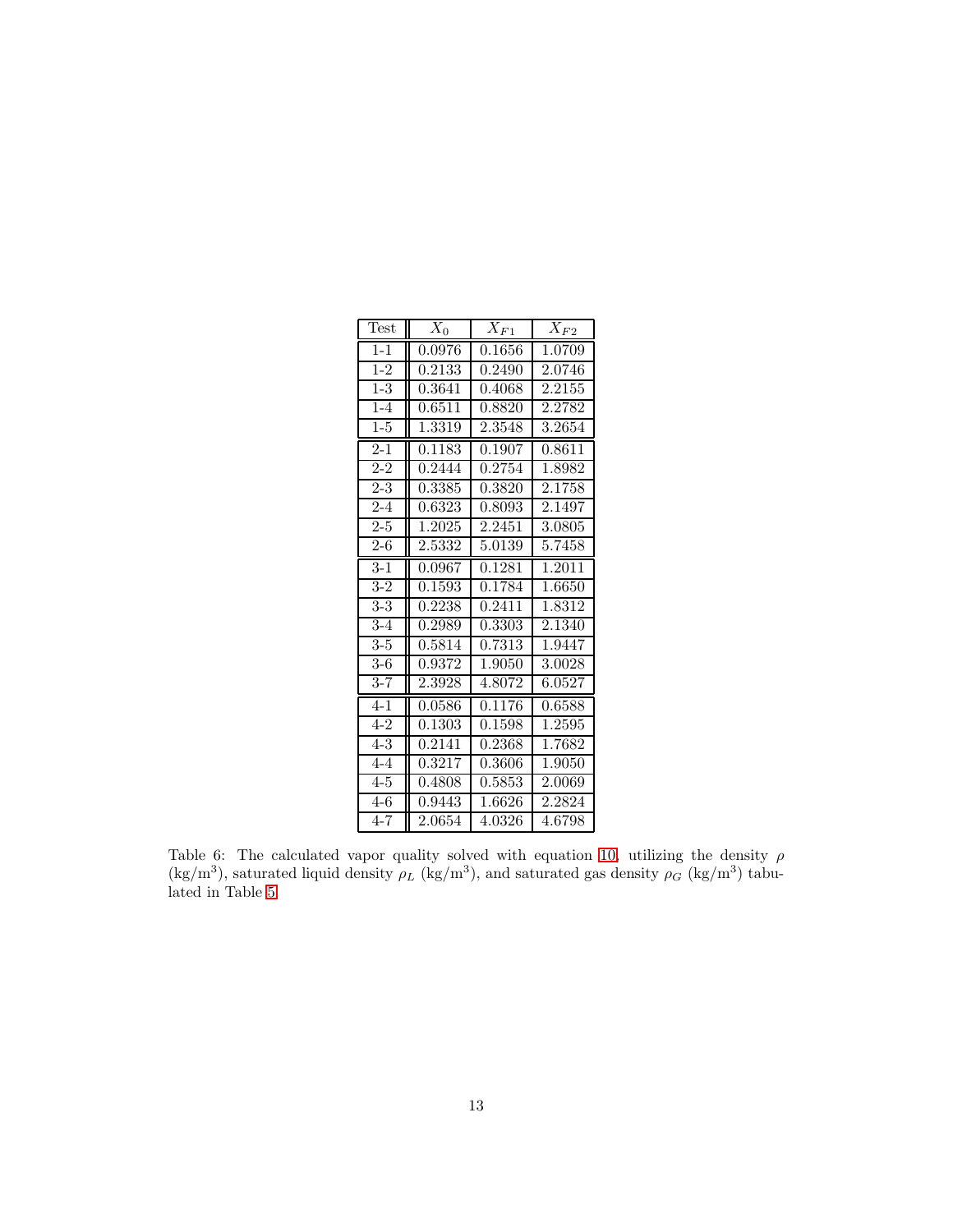| Test              | $U_{0x}$ | $U_{0-L}$          | $U_{0-G}$ | $U_{F1-x}$ | $U_{F1-L}$                  | $U_{F1-G}$                  | $U_{F2-x}$ | $U_{F2-L}$ | $U_{F2-G}$ |
|-------------------|----------|--------------------|-----------|------------|-----------------------------|-----------------------------|------------|------------|------------|
| Num               | (kJ)     | (kJ)               | (kJ)      | (kJ)       | $\left( \mathrm{kJ}\right)$ | $\left( \mathrm{kJ}\right)$ | $\rm(kJ)$  | (kJ)       | (kJ)       |
| $1 - 1$           | 177.74   | 108.52             | 325.56    | 165.91     | 56.05                       | 255.40                      | 75.57      | 17.45      | 74.92      |
| $1 - 2$           | 174.49   | 83.02              | 251.60    | 147.67     | 35.93                       | 196.14                      | 63.69      | 20.91      | 58.15      |
| $1-3$             | 156.19   | 62.70              | 192.94    | 119.41     | 23.67                       | 138.68                      | 61.70      | 20.52      | 55.93      |
| $1-4$             | 126.13   | $45.37\,$          | 136.12    | 77.91      | 15.00                       | 79.14                       | 60.37      | 20.03      | 54.59      |
| $1-5$             | 80.97    | 25.30              | 77.84     | 43.64      | 10.41                       | 40.13                       | 42.80      | 13.20      | 37.83      |
| $2 - 1$           | 174.55   | 85.70              | 304.78    | 156.63     | 40.34                       | 226.43                      | 78.73      | 15.00      | 80.23      |
| $2 - 2$           | 163.86   | 61.86              | 224.73    | 135.42     | 24.98                       | 172.30                      | 57.77      | 15.91      | 53.69      |
| $2 - 3$           | 139.75   | 37.50              | 171.92    | 107.84     | 12.63                       | 124.75                      | 50.68      | 13.46      | 46.63      |
| $2 - 4$           | 114.95   | 33.76              | 123.98    | 70.93      | 9.32                        | 72.67                       | 53.64      | 15.06      | 49.26      |
| $2 - 5$           | 73.98    | 18.64              | 72.27     | 39.66      | 7.85                        | 36.87                       | 38.99      | 10.47      | 34.98      |
| $2 - 6$           | 40.17    | 9.29               | 36.81     | 20.22      | 4.14                        | 18.08                       | 20.18      | 4.76       | 17.78      |
| $\overline{3}$ -1 | 167.94   | 70.32              | 316.61    | 157.46     | 32.23                       | 258.59                      | 58.30      | 9.55       | 57.18      |
| $\overline{3}$ -2 | 165.71   | 54.96              | 258.22    | 145.02     | 20.02                       | 207.26                      | 51.55      | 10.61      | 48.93      |
| $\overline{3-3}$  | 151.34   | 37.24              | 207.56    | 126.37     | 11.20                       | 162.14                      | 47.13      | 9.45       | 44.42      |
| $3-4$             | 130.91   | 23.40              | 162.78    | 102.34     | 4.50                        | 119.95                      | 41.75      | 8.39       | 38.92      |
| $3-5$             | 110.09   | 27.13              | 119.96    | 69.71      | 6.72                        | 72.18                       | 49.38      | 11.38      | 46.13      |
| $3-6$             | 71.79    | 12.62              | 72.34     | 33.94      | 3.68                        | 32.29                       | 32.67      | 6.93       | 29.77      |
| $3 - 7$           | 34.72    | 6.04               | 32.29     | 17.51      | 2.73                        | 15.89                       | 17.41      | 3.66       | 15.44      |
| $4 - 1$           | 159.16   | $\overline{80.91}$ | 364.28    | 160.29     | 38.82                       | 274.61                      | 85.40      | 13.07      | 90.16      |
| $4 - 2$           | 164.64   | 50.64              | 274.52    | 148.83     | 21.64                       | 221.44                      | 53.70      | 7.93       | 52.48      |
| $\overline{4-3}$  | 157.68   | 45.98              | 221.50    | 132.51     | 16.28                       | 172.72                      | 51.16      | 11.17      | 48.24      |
| $4 - 4$           | 139.20   | 34.98              | 172.83    | 108.15     | 11.02                       | 126.21                      | 49.25      | 11.06      | 46.12      |
| $4-5$             | 112.49   | 23.32              | 126.40    | 77.07      | 5.76                        | 82.07                       | 46.80      | 10.35      | 43.67      |
| $4-6$             | 81.49    | 18.68              | 82.10     | 44.09      | 6.82                        | 42.10                       | 43.02      | 9.75       | 39.73      |
| $4 - 7$           | 44.98    | 9.71               | 41.92     | 23.22      | 4.39                        | 21.01                       | 23.12      | 5.17       | 20.60      |

<span id="page-13-0"></span>Table 7: The calculated internal energy  $U$  (kJ), solved with equation [4,](#page-2-0) utilizing the measured temperature in Table [2,](#page-9-1) and the densities tabulated in Table [5.](#page-11-0)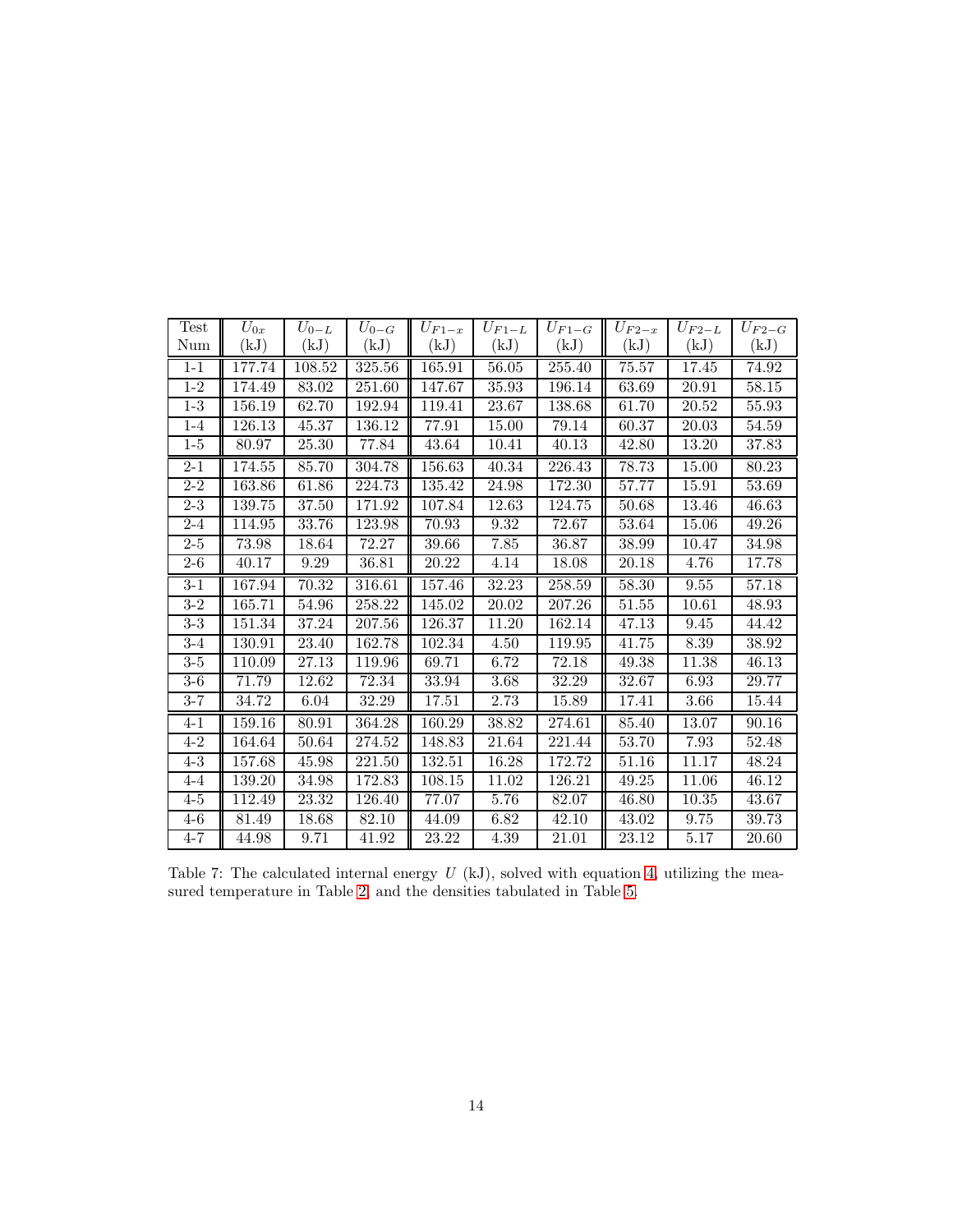| Test             | $U_0$               | $U_{F1}$           | $U_{F2}$ |
|------------------|---------------------|--------------------|----------|
| Num              | (kJ)                | (kJ)               | (kJ)     |
| $1 - 1$          | 129.69              | 89.06              | 75.57    |
| $1 - 2$          | $\overline{118.97}$ | 75.82              | 63.69    |
| $1 - 3$          | 110.12              | 70.46              | 61.70    |
| $\overline{1-4}$ | 104.46              | 71.57              | 60.37    |
| $1 - 5$          | 80.97               | 43.64              | 42.80    |
| $\overline{2-1}$ | 111.61              | 75.84              | 71.17    |
| $2 - 2$          | 101.66              | 65.55              | 57.77    |
| $2 - 3$          | 83.00               | 55.46              | 50.68    |
| $2 - 4$          | 90.81               | 60.59              | 53.64    |
| $2 - 5$          | 73.98               | 39.66              | 38.99    |
| $2 - 6$          | 40.17               | 20.22              | 20.18    |
| $3-1$            | 94.15               | 61.24              | 58.30    |
| $3-2$            | 87.34               | $\overline{5}3.43$ | 51.55    |
| $\overline{3-3}$ | 75.36               | 47.59              | 47.13    |
| $3-4$            | 65.07               | 42.64              | 41.75    |
| $3-5$            | 81.09               | 54.60              | 49.38    |
| $3-6$            | 68.60               | 33.94              | 32.67    |
| $3 - 7$          | 34.72               | 17.51              | 17.41    |
| $4 - 1$          | 97.51               | 66.55              | 63.85    |
| $4 - 2$          | 79.81               | 53.57              | 53.70    |
| $4 - 3$          | 83.56               | 53.32              | 51.16    |
| $4 - 4$          | 79.33               | 52.56              | 49.25    |
| $\overline{4-5}$ | 72.88               | 50.42              | 46.80    |
| $4-6$            | 78.57               | 44.09              | 43.02    |
| $4 - 7$          | 44.98               | 23.22              | 23.12    |

<span id="page-14-0"></span>Table 8: The calculated internal energies *U* (kJ), solved with equation [4,](#page-2-0) adjusting for mixed liquid-vapor, using the internals energies  $U(kJ)$  tabulated in Table [7,](#page-13-0) with the qualities X tabulated in Table [6,](#page-12-0) solved with equation [11.](#page-7-0)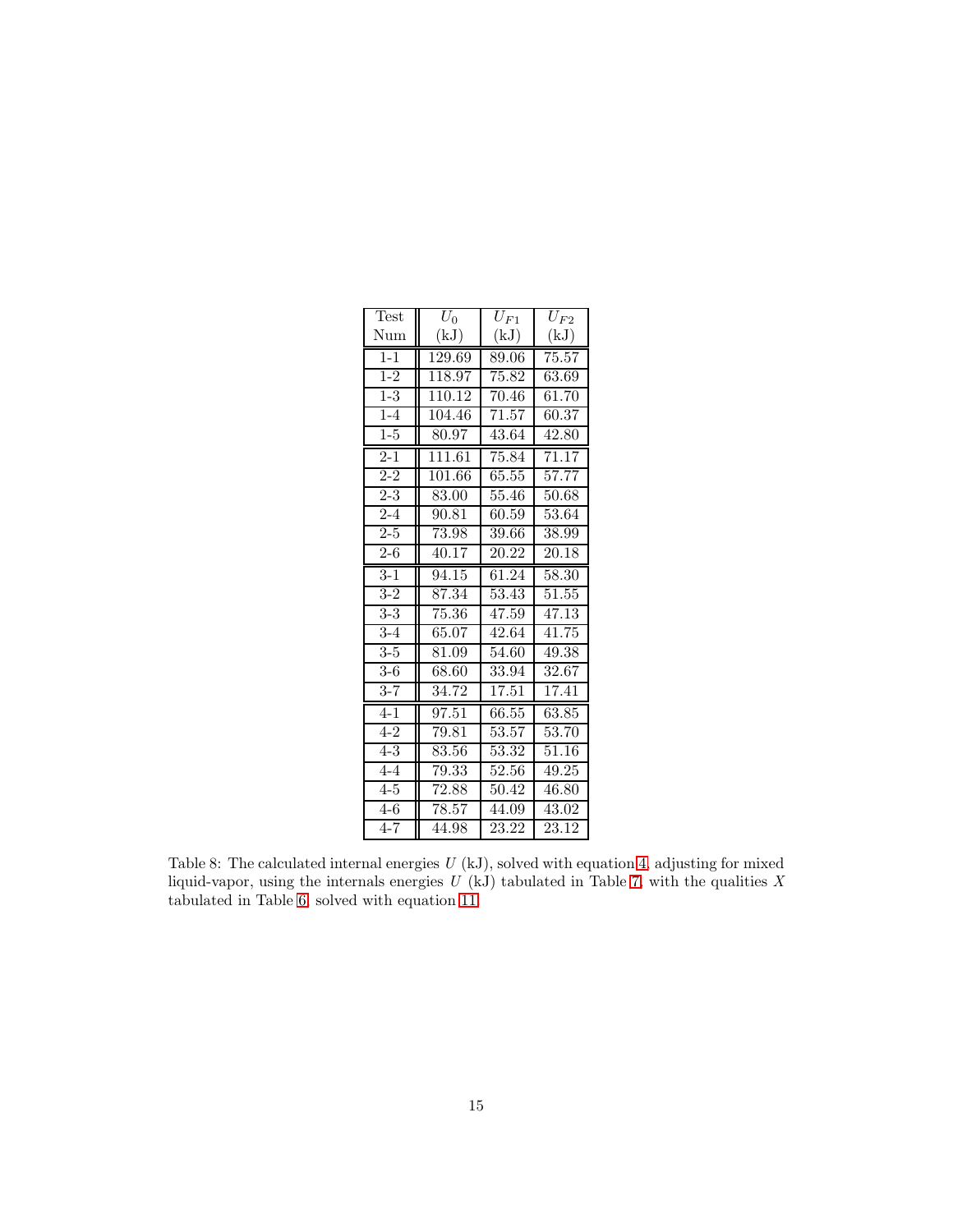| Test              | $Q_{Theory}$                     | $Q_{NIST}$               | $Q_{EXP}$ |
|-------------------|----------------------------------|--------------------------|-----------|
| Num               | (kJ)                             | (kJ)                     | (kJ)      |
| $1-1$             | 34.9442<br>$(14.71\%)$           | $(22.88\%)$<br>50.3454   | 40.9726   |
| $1 - 2$           | $(20.76\%)$<br>20.5379           | $(28.01\%)$<br>33.1792   | 25.9194   |
| $1 - 3$           | (22.47%)<br>22.0339              | $(23.21\%)$<br>35.0143   | 28.4180   |
| $1-4$             | $(9.12\%)$<br>27.4844            | $(50.70\%)$<br>37.9578   | 25.1876   |
| $1-5$             | 5.4758<br>$(48.53\%)$            | 11.4785<br>$(7.89\%)$    | 10.6392   |
| $2 - 1$           | $(12.59\%)$<br>35.3962           | $(23.16\%)$<br>49.8695   | 40.4932   |
| $2 - 2$           | $(16.50\%)$<br>21.6599           | $(30.96\%)$<br>33.9698   | 25.9394   |
| $2 - 3$           | $(3.29\%)$<br>23.1390            | $(44.24\%)$<br>34.5102   | 23.9256   |
| $2 - 4$           | $18.01\%$<br>23.4268             | $(16.24\%)$<br>33.2143   | 28.5742   |
| $2 - 5$           | 4.6671<br>$(39.48\%)$            | $(25.33\%)$<br>9.6657    | 7.7120    |
| $2 - 6$           | $(91.25\%)$<br>0.2402            | (780.27%)<br>$-18.6774$  | 2.7456    |
| $3 - 1$           | $(17.36\%)$<br>25.3884           | $(18.66\%)$<br>36.4521   | 30.7204   |
| $3-2$             | $(22.25\%)$<br>17.6409           | $(14.84\%)$<br>26.0571   | 22.6890   |
| $\overline{3-3}$  | 16.16%)<br>19.3648               | $(27.36\%)$<br>29.4168   | 23.0976   |
| $\overline{3}$ -4 | $(18.79\%)$<br>19.3141           | $(8.72\%)$<br>25.8576    | 23.7840   |
| $3-5$             | $(15.39\%)$<br>22.8826           | $(20.95\%)$<br>32.7121   | 27.0452   |
| $3-6$             | $(113.69\%)$<br>$-1.9849$        | $167.14\%)$<br>$-9.7327$ | 14.4960   |
| $3 - 7$           | 0.1985<br>$(90.54\%)$            | 0.0272<br>$(98.70\%)$    | 2.0992    |
| $4 - 1$           | $(9.79\%)$<br>32.8876            | $(28.21\%)$<br>46.7398   | 36.4548   |
| $4 - 2$           | (8.25%)<br>27.4498               | $(33.08\%)$<br>39.8135   | 29.9178   |
| $4 - 3$           | $(15.94\%)$<br>20.9232           | (27.53%)<br>31.7417      | 24.8898   |
| $4 - 4$           | $(6.1\overline{1\%)}$<br>22.4886 | (40.37%)<br>33.6212      | 23.9510   |
| $\overline{4-5}$  | $(4.28\%)$<br>24.3473            | $(39.76\%)$<br>35.5481   | 25.4346   |
| $4-6$             | (32.17%)<br>8.5325               | $(24.62\%)$<br>15.6756   | 12.5784   |
| $4 - 7$           | 1.3649 (50.29%)                  | $(3.21\%)$<br>2.8338     | 2.7456    |

<span id="page-15-0"></span>Table 9: The combined energy input  $Q$  (kJ) into the  $CO_2$ , defined with equation [12](#page-7-1) and equation [13,](#page-7-2) using the theory defined in equation [4,](#page-2-0) from NIST in Table [3](#page-10-0) [\[54\]](#page-22-2), and measured experimentally. The parentheses represent the percent (%) error with  $Q_{EXP}.$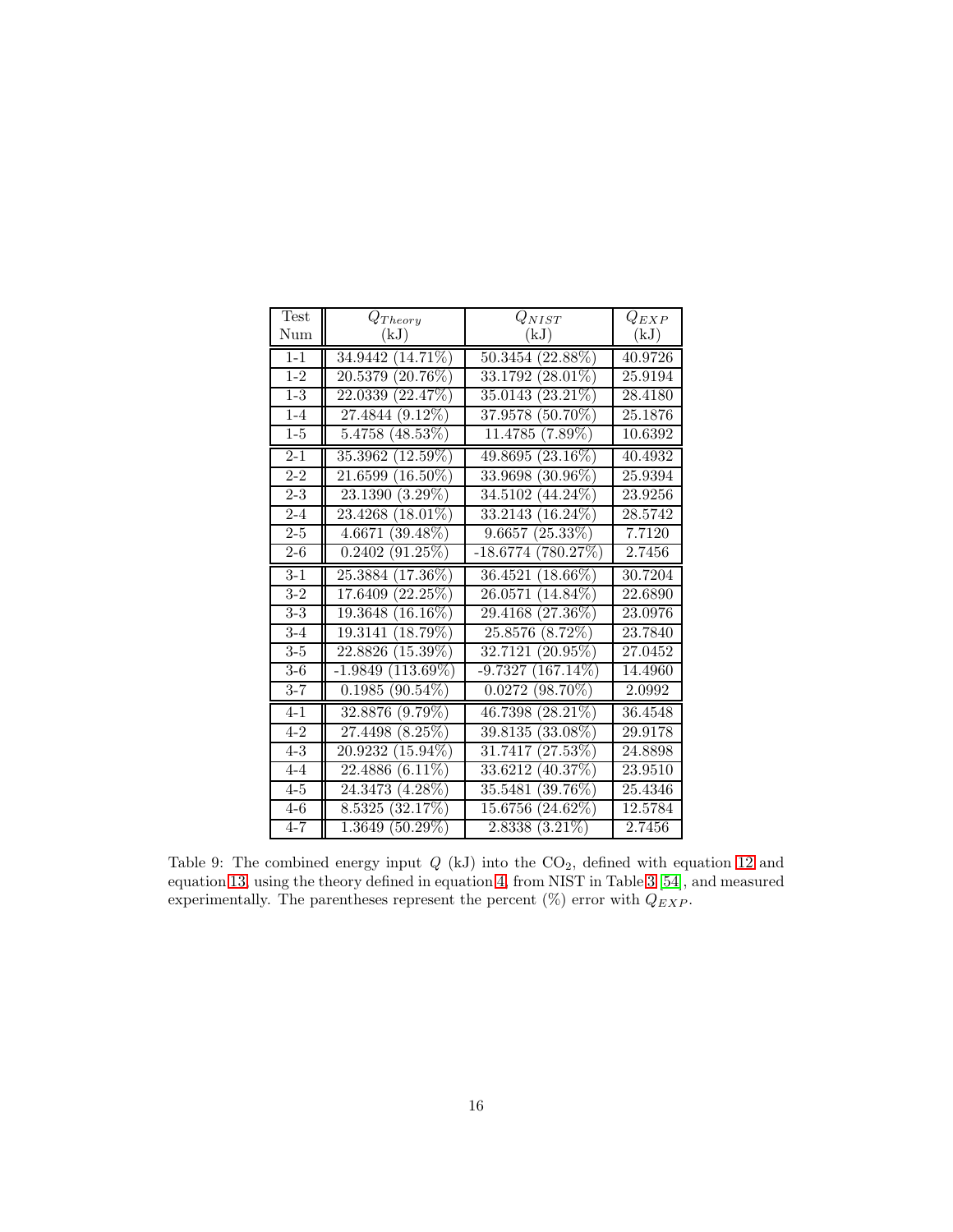#### <span id="page-16-0"></span>References

- [1] Matthew David Marko. The saturated and supercritical stirling cycle thermodynamic heat engine cycle. *AIP Advances*, 8(8):085309, 10 August 2018. https://doi.org/10.1063/1.5043523.
- <span id="page-16-1"></span>[2] Sadi Carnot, E. Clapeyron, Rudolph Clausius, and E. Mendoza. *Reflections on the Motive Power of Fire and other Papers on the Second Law of Thermodynamics*. Dover Publications Inc, Mineola, NY, 1960.
- <span id="page-16-2"></span>[3] Enrico Fermi. *Thermodynamics*. Dover Publications Inc, New York, NY, 1936.
- [4] Yunus A. Cengel and Michael A. Boles. *Thermodynamics, An Engineering Approach Sixth Edition*. McGraw Hill Higher Education, Columbus OH, 2008.
- <span id="page-16-4"></span>[5] Daniel V. Schroeder. *An Introduction to Thermal Physics*. Addison Wesley Longman, Boston MA, 2000.
- <span id="page-16-3"></span>[6] Terrell L. Hill. *An Introduction to Statistical Thermodynamics*. Dover Publications, 1960, 1960.
- [7] R. K. Pathria. *Statistical Mechanics, 2*nd *Edition*. Butterworth-Heinemann, 30 Corporate Drive, Suite 400, Burlington, MA 01803 USA, 1972.
- [8] Fabio L. Leite, Carolina C. Bueno, Alessandra L. Da Róz, Ervino C. Ziemath, and Osvaldo N. Oliveira Jr. Theoretical models for surface forces and adhesion and their measurement using atomic force microscopy. *MDPI Molecular Sciences*, 13:12773– 12856, 2012. https://doi.org/10.3390/ijms131012773.
- [9] W.H. Keesom. The second viral coefficient for rigid spherical molecules, whose mutual attraction is equivalent to that of a quadruplet placed at their centre. *Royal Netherlands Academy of Arts and Sciences Proceedings*, 18 I:636–646, 1915.
- [10] The General Theory of Molecular Forces. F. london. *Transactions of the Faraday Society*, 33:8–26, 1937. https://doi.org/10.1039/TF937330008B.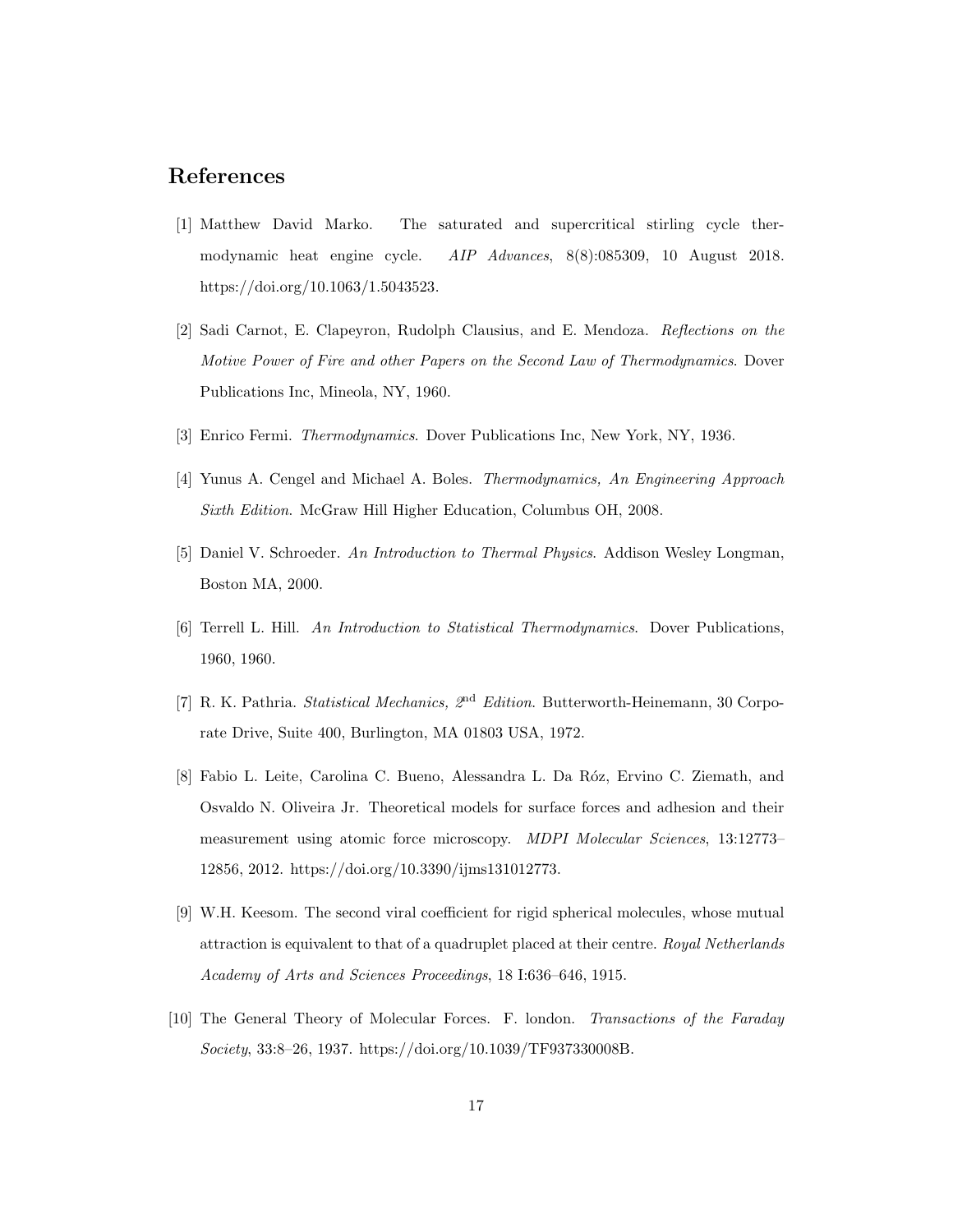- [11] Roger H. French. Origins and applications of london dispersion forces and hamaker constants in ceramics. *Journal of the American Ceramic Society*, 83:2117–2146, 2000. https://doi.org/10.1111/j.1151-2916.2000.tb01527.x.
- [12] A. D. McLachlan. Retarded dispersion forces in dielectrics at finite temperatures. *Proceedings of the Royal Society of London. Series A, Mathematical and Physical Sciences*, 274:80–90, 1963. https://doi.org/10.1098/rspa.1963.0115.
- [13] M.H. Hawton, V.V. Paranjape, and J. Mahanty. Temperature dependence of dispersion interaction, application to van der waals forces and the polaron. *Physical Review B*, 26:1682–1688, 1982. https://doi.org/10.1103/physrevb.26.1682.
- [14] Rongjia Yang. Is gravity entropic force. *MDPI Entropy*, 16:4483–4488, 2014. https://doi.org/10.3390/e16084483.
- [15] Takashi Torii. Violation of the third law of black hole thermodynamics in higher curvature gravity. *MDPI Entropy*, 14:2291–2301, 2012. https://doi.org/10.3390/e14122456.
- [16] Oyvind Gron. Entropy and gravity. *MDPI Entropy*, 14:2456–2477, 2012. https://doi.org/10.3390/e14122456.
- [17] Jeroen Schoenmaker. Historical and physical account on entropy and perspectives on the second law of thermodynamics for astrophysical and cosmological systems. *MDPI Entropy*, 16:4430–4442, 2014. https://doi.org/10.3390/e16084420.
- [18] Alessandro Pesci. Entropy bounds and field equations. *MDPI Entropy*, 17:5799–5810, 2015. https://doi.org/10.3390/e17085799.
- [19] Er Shi, Xiaoqin Sun, Yecong He, and Changwei Jiang. Effect of a magnetic quadrupole field on entropy generation in thermomagnetic convection of paramagnetic fluid with and without a gravitational field. *MDPI Entropy*, 19:96, 2017. https://doi.org/10.3390/e19030096.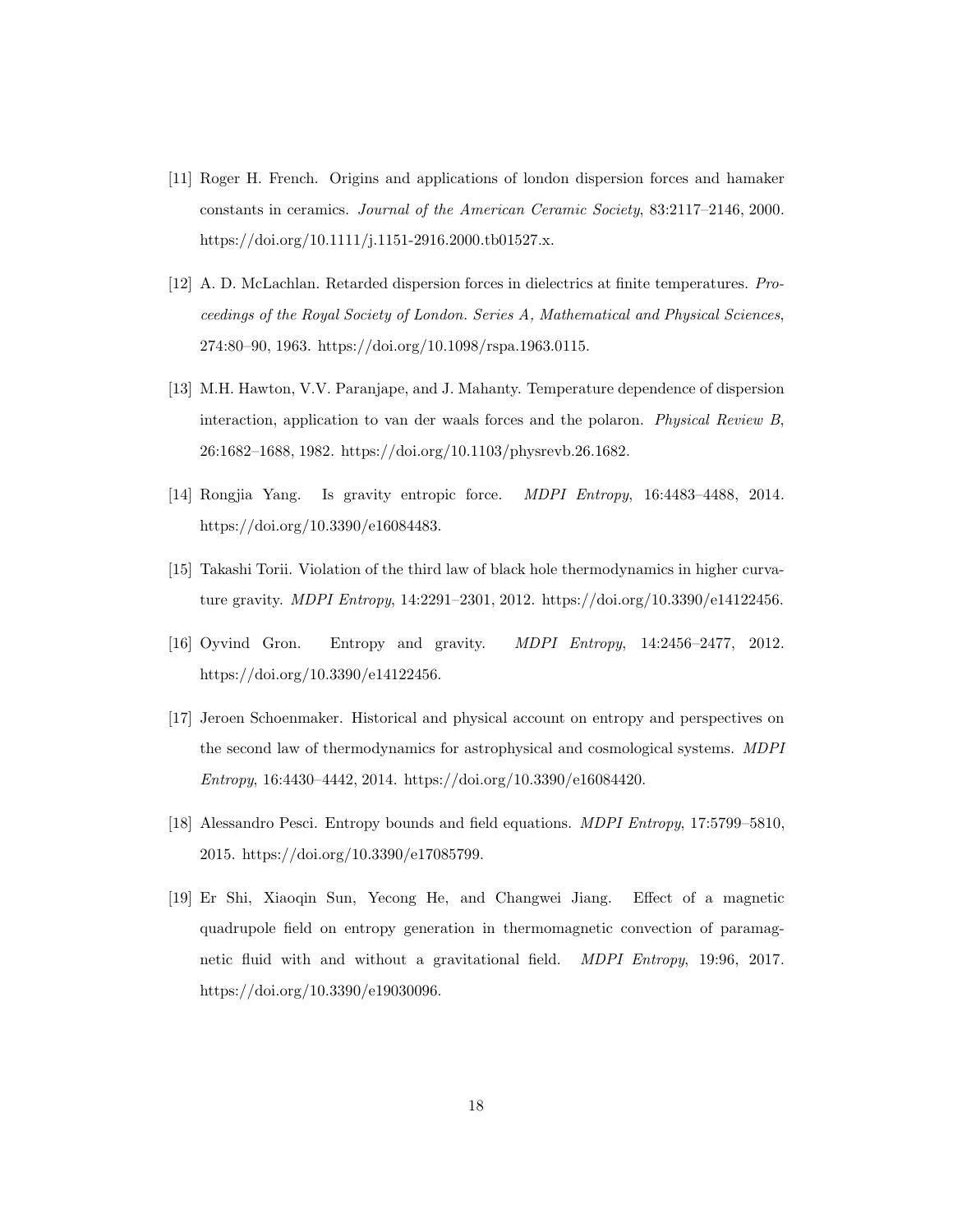- [20] J. Rossnagel, F. Schmidt-Kaler O. Abah, K. Singer, , and E. Lutz. Nanoscale heat engine beyond the carnot limit. *Physical Review Letters*, 112:030602, 22 January 2014. https://doi.org/10.1103/physrevlett.112.030602.
- [21] Jan Klaers, Stefan Faelt, Atac Imamoglu, and Emre Togan. Squeezed thermal reservoirs as a resource for a nanomechanical engine beyond the carnot limit. *Physical Review X*, 7:031044, 13 September 2017. https://doi.org/10.1103/physrevx.7.031044.
- <span id="page-18-0"></span>[22] Nelly Huei Ying Ng, Mischa Prebin Woods, and Stephanie Wehner. Surpassing the carnot efficiency by extracting imperfect work. *New Journal of Physics*, 19:113005, 7 November 2017. https://doi.org/10.1088/1367-2630/aa8ced.
- <span id="page-18-1"></span>[23] Otto. Redlich and J. N. S. Kwong. On the thermodynamics of solutions. v. an equation of state. fugacities of gaseous solutions. *Chemical Reviews*, 44(a):233–244, 1949. https://doi.org/10.1021/cr60137a013.
- <span id="page-18-2"></span>[24] Ding-Yu Peng and Donald B. Robinson. A new two-constant equation of state. *Industrial and Engineering Chemistry Fundamentals*, 75(1):59–64, 1976. https://doi.org/10.1021/i160057a011.
- <span id="page-18-3"></span>[25] Nathan S. Osborne, Harold F. Stimson, and Defoe C. Ginnings. Measurements of heat capacity and heat of vaporization of water in the range 0 to 100 C. *Part of Journal of Research of the National Bureau of Standards*, 23:197–260, 1939. https://doi.org/10.6028/jres.023.008.
- <span id="page-18-4"></span>[26] Nathan S. Osborne, Harold F. Stimson, and Defoe C. Ginnings. Thermal properties of saturated water and steam. *Journal of Research of the National Bureau of Standards*, 23:261–270, 1939. https://doi.org/10.6028/jres.023.009.
- [27] Reiner Tillner-Roth and Hans Dieter Baehr. An international standard formulation for the thermodynamic properties of 1,1,1,2-tetrafluoroethane (hfc-134a) for temperatures from 170 k to 455 k and pressures up to 70 mpa. *Journal of Physical and Chemical Reference Data*, 23(5):657–729, 1994. https://doi.org/10.1063/1.555958.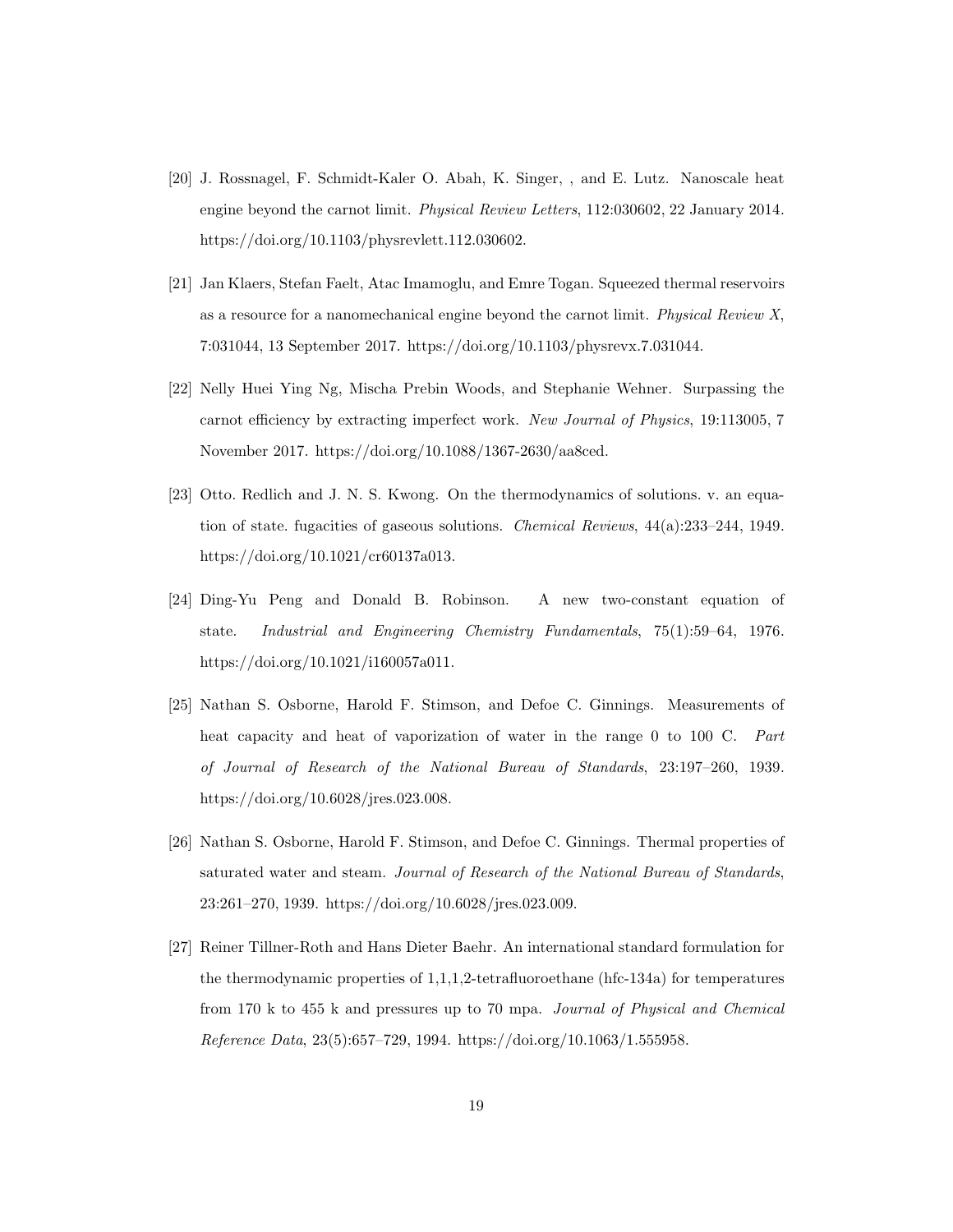- [28] Roland Span, Eric W. Lemmon, Richard T Jacobsen, Wolfgang Wagner, and Akimichi Yokozeki. A reference equation of state for the thermodynamic properties of nitrogen for temperatures from 63.151 to 1000 k and pressures to 2200 mpa. *Journal of Physical and Chemical Reference Data*, 29(6):1361–1433, 2000. https://doi.org/10.1063/1.1349047.
- [29] W. Wagner and A. Prub. The iapws formulation 1995 for the thermodynamic properties of ordinary water substance for general and scientific use. *Journal of Physical and Chemical Reference Data*, 31(2):387–535, 2002. https://doi.org/10.1063/1.1461829.
- [30] U. Setzmann and W. Wagner. A new equation of state and tables of thermodynamic properties for methane covering the range from the melting line to 625 k at pressures up to 100 mpa. *Journal of Physical and Chemical Reference Data*, 20(6):1061–1155, 1991. https://doi.org/10.1063/1.555898.
- [31] Daniel G. Friend, Hepburn Ingham, and James F. Fly. Thermophysical properties of ethane. *Journal of Physical and Chemical Reference Data*, 20(2):275–347, 1991. https://doi.org/10.1063/1.555881.
- [32] H. Miyamoto and K. Watanabe. A thermodynamic property model for fluidphase propane. *International Journal of Thermophysics*, 21(5):1045–1072, 2000. https://doi.org/10.1023/a:1026441903474.
- [33] H. Miyamoto and K. Watanabe. Thermodynamic property model for fluidphase n-butane. *International Journal of Thermophysics*, 22(2):459–475, 2001. https://doi.org/10.1023/a:1010722814682.
- [34] H. Miyamoto and K. Watanabe. A thermodynamic property model for fluidphase isobutane. *International Journal of Thermophysics*, 23(2):477–499, 2002. https://doi.org/10.1023/a:1015161519954.
- [35] Richard B. Stewart and Richard T. Jacobsen. Thermodynamic properties of argon from the triple point to 1200 k with pressures to 1000 mpa. *Journal of Physical Chemistry Reference Data*, 18(1):639–798, 1989. https://doi.org/10.1063/1.555829.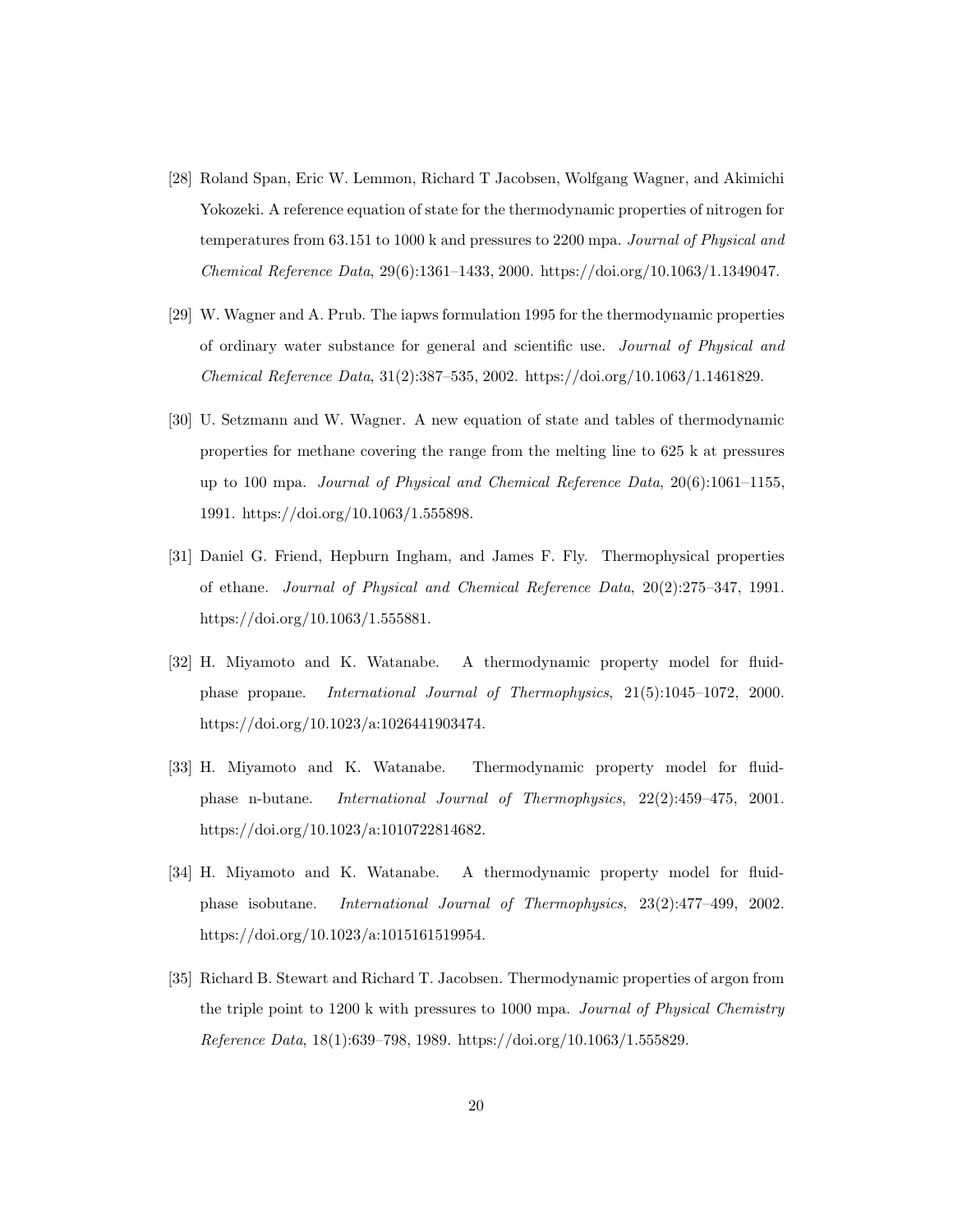- [36] Ch. Tegeler, R. Span, and W. Wagner. A new equation of state for argon covering the fluid region for temperatures from the melting line to 700 k at pressures up to 1000 mpa. *Journal of Physical Chemistry Reference Data*, 28(3):779–850, 1999. https://doi.org/10.1063/1.556037.
- [37] M. A. Anisimov, A. T. Berestov, L. S. Veksler, B. A. Kovalchuk, and V. A. Smirnov. Scaling theory and the equation of state of argon in a wide region around the critical point. *Soviet Physics JETP*, 39(2):359–365, 1974.
- [38] Kwan Y Kim. Calorimetric studies on argon and hexafluoro ethane and a generalized correlation of maxima in isobaric heat capacity. *PhD Thesis, Department of Chemical Engineering, University of Michigan*, 1974.
- [39] William D. McCain Jr and Waldemar T. Ziegler. The critical temperature, critical pressure, and vapor pressure of argon. *Journal of Chemical and Engineering Data*, 12(2):199–202, 1967. https://doi.org/10.1021/je60033a012.
- [40] O. Sifner and J. Klomfar. Thermodynamic properties of xenon from the triple point to 800 k with pressures up to 350 mpa. *Journal of Physical Chemistry Reference Data*, 23(1):63–152, 1994. https://doi.org/10.1063/1.555956.
- [41] James A. Beattie, Roland J. Barriault, and James S. Brierley. The compressibility of gaseous xenon. ii. the virial coefficients and potential parameters of xenon. *Journal of Chemical Physics*, 19:1222, 1951. https://doi.org/10.1063/1.1748000.
- [42] H. H. Chen, C. C. Lim, and Ronald A. Aziz. The enthalpy of vaporization and internal energy of liquid argon, krypton, and xenon determined from vapor pressures. *Journal of Chemical Thermodynamics*, 7:191–199, 1975. https://doi.org/10.1016/0021- 9614(75)90268-2.
- [43] Richard T. Jacobsen and Richard B. Stewart. Thermodynamic properties of nitrogen including liquid and vapor phases from 63k to 2000k with pressures to 10,000 bar. *Journal of Physical Chemistry Reference Data*, 2(4):757–922, 1973. https://doi.org/10.1063/1.3253132.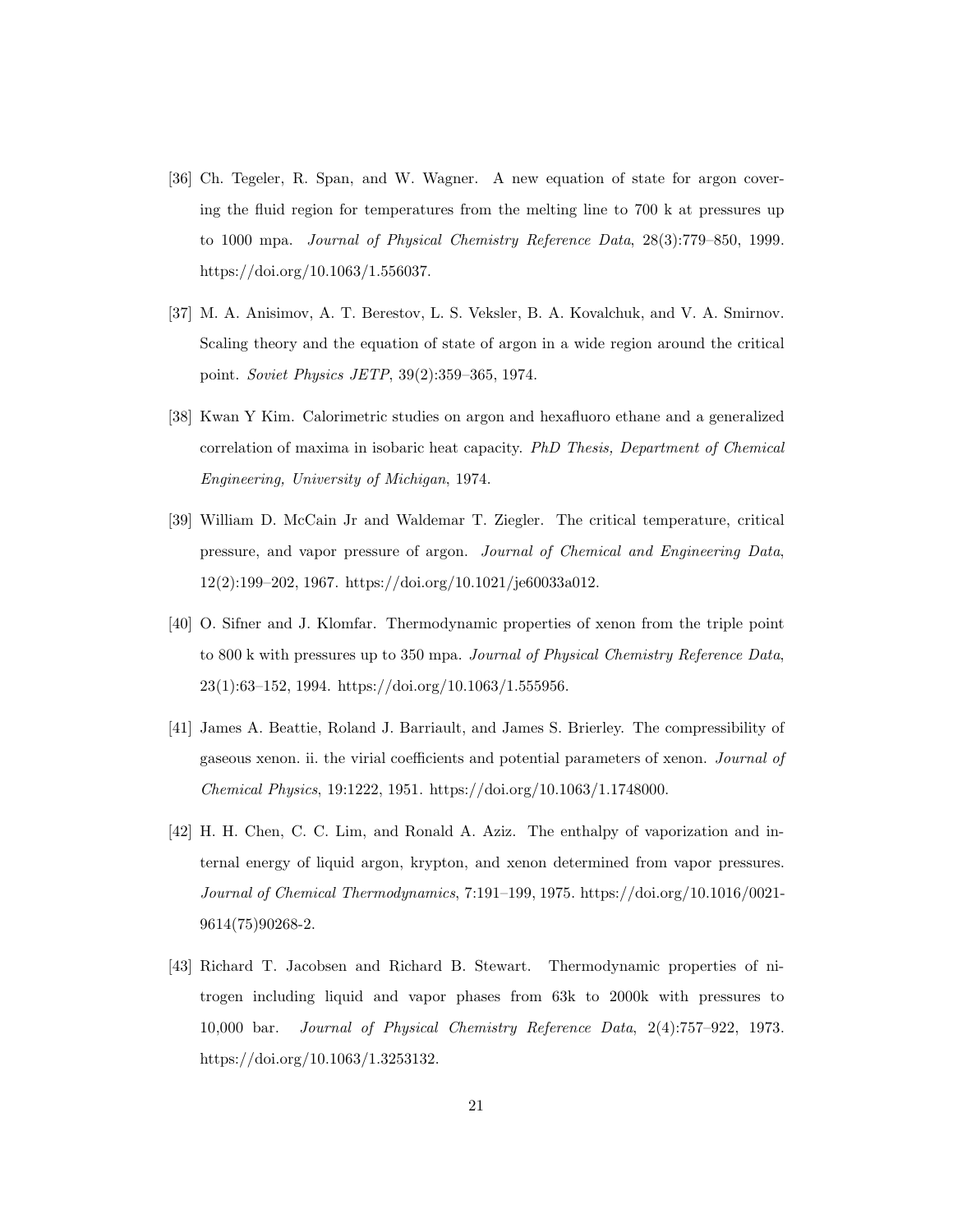- [44] Lester Haar and John S. Gallagher. Thermodynamic properties of ammonia. *Journal of Physical Chemistry Reference Data*, 7(3):635–792, 1978. https://doi.org/10.1063/1.555579.
- [45] N. S. Osborne, H. F . Stimson, and D. C. Ginnings. Calorimetric determination of the thermodynamic properties of saturated water in both the liquid and gaseous states from 100 to 374 C. *J. Research NBS*, 18(389):983, 1937.
- [46] H. Sato, K. Watanabe, J.M.H Levelt Sengers, J.S. Gallagher, P.G. Hill, J. Straub, and W. Wagner. Sixteen thousand evaluated experimental thermodynamic property data for water and steam. *Journal of Physical Chemistry Reference Data*, 20(5):1023–1044, 1991. https://doi.org/10.1063/1.555894.
- [47] Leighton B. Smith and Frederick G. Keyes. The volumes of unit mass of liquid water and their correlation as a function of pressure and temperature. *Procedures of American Academy of Arts and Sciences*, 69:285, 1934. https://doi.org/10.2307/20023049.
- [48] D. M. Murphy and T. Koop. Review of the vapor pressures of ice and supercooled water for atmospheric applications. *Q. J. R. Meteorological Society*, 131:1539–1565, 2005. https://doi.org/10.1256/qj.04.94.
- [49] B. A. Younglove and J. F. Ely. Thermophysical properties of fluids, methane, ethane, propane, isobutane, and normal butane. *Journal of Physical Chemistry Reference Data*, 16(4):577–798, 1987. https://doi.org/10.1063/1.555785.
- <span id="page-21-0"></span>[50] Manson Benedict, George B. Webb, and Louis C. Rubin. An empirical equation for thermodynamic properties of light hydrocarbons and their mixtures i. methane, ethane, propane and nbutane. *AIP Journal of Chemical Physics*, 8:334, 1940. https://doi.org/10.1063/1.1750658.
- <span id="page-21-1"></span>[51] M. Born and H.S. Green. A general kinetic theory of liquids, the molecular distribution functions. *Proceedings of the Royal Society of London Series A Mathematical and Physical Sciences*, 188, 1946. https://doi.org/10.1098/rspa.1946.0093.